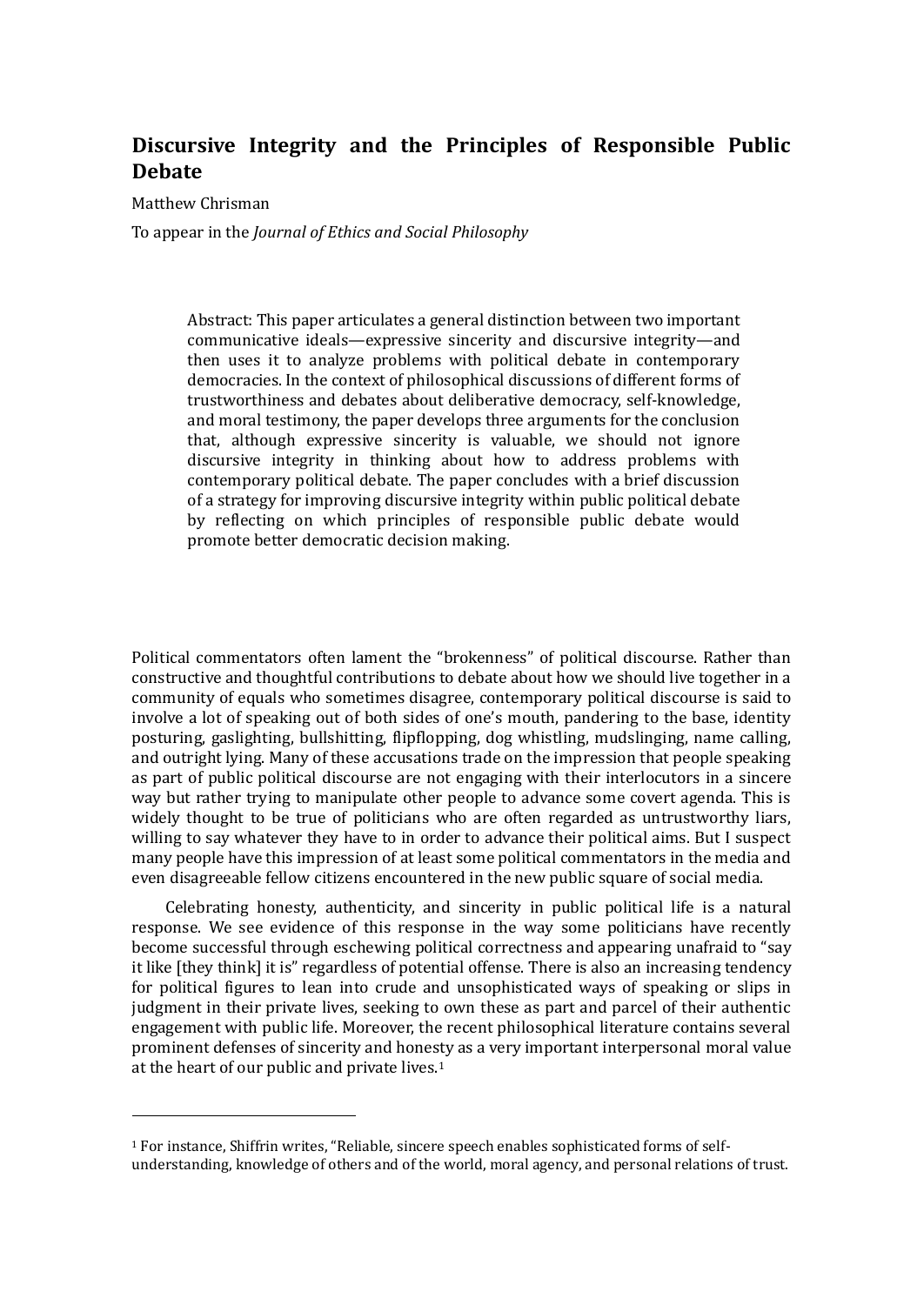I doubt, however, that failures of honesty, authenticity, and sincerity are the main obstacles to constructive political debate in contemporary democracies. As a first step to explaining this doubt, I want to argue here that, although expressive sincerity is valuable, we should not ignore discursive integrity in thinking about how to address problems with contemporary political debate.<sup>2</sup> The first task for this paper then is to explain the difference, as I see it, between expressive sincerity and discursive integrity and to argue that they are two importantly different communicative ideals that we risk running together in thinking about what makes public political debate go better or worse. As an initial gloss on the distinction, expressive sincerity is about whether someone really thinks what they say, whereas discursive integrity is about whether someone takes responsibility for what they say in a way that warrants reliance on it.<sup>3</sup> These are related because liars and hypocrites do not typically take responsibility for what they say, so we usually should not rely on them. However, as I am thinking of it, discursive integrity is different from expressive sincerity. It is in large part about whether the claims someone makes as part of public political debate manifest recognition of the attending responsibility to back up, justify, motivate, or modulate what they say in the face of unconvinced audiences.

The second task for this paper is to explain why discursive integrity is important for public political debate. Once one sees how it is different from expressive sincerity, it will be pretty obvious that it matters in interpersonal communication. However, I intend the theoretical articulation of the distinction I develop below to illuminate some more specific ways in which discursive integrity is not just a nice trait to manifest when we talk to each other but actually crucial for most constructive debate among political equals who disagree. To make this case, I shall develop three arguments from within the resources of political philosophy and epistemology, for thinking that advances toward an ideal of discursive integrity is an important step for repairing public debate in contemporary democracies. The thrust of these arguments is that our concern in contemporary political culture should not be entirely or even mainly with whether political actors are dishonest, insincere, or

The relation between communication and these foundational compulsory ends explains the strong presumption of sincere communication as well as our responsibility to strive for accuracy" (*Speech Matters*, 186). See also Hawley's argument that assertion should be understood in terms of promising to speak truthfully (*How to Be Trustworthy*, ch. 3); and Miller's argument that honesty is a widely valued important virtue but understudied by philosophers ("Honesty"). To be clear, these philosophers are concerned with a much broader phenomenon than specifically public political debate, which is my concern here, and none of them claim that sincerity and honesty are the only important communicative virtues. Indeed, Hawley argues that trustworthiness requires sincerity *and* competence in getting things right, which can be related to the ideal of discursive integrity I will discuss. Williams offers a sustained discussion and defense of the value of sincerity, which he conceives in much richer terms than I deploy here, though saying what one thinks is a core element of his conception (*Truth and Truthfulness*). In connection to public political discourse, Williams also argues that stressing the value of sincerity (in the sense of non-deceitfulness) for government officials is crucial to the ability of liberal democracies to overcome the tyranny of corrupt governments (*Truth and Truthfulness*, ch. 9).

<sup>2</sup> Markovits argues that obsession with sincerity was also a feature of ancient Greek politics, and argues on some similar grounds to me that this is not the most important communicative value for a thriving democracy (*The Politics of Sincerity*).

<sup>3</sup> There are important conceptual distinctions between honesty and sincerity that I am here suppressing, and the precise analysis of both is a controversial topic that I am not going to address here, as I am more interested in the contrast between this nexus of concepts and discursive integrity. For useful discussion, see Eriksson, "Straight Talk"; and Ozar, "Sincerity, Honesty, and Communicative Truthfulness."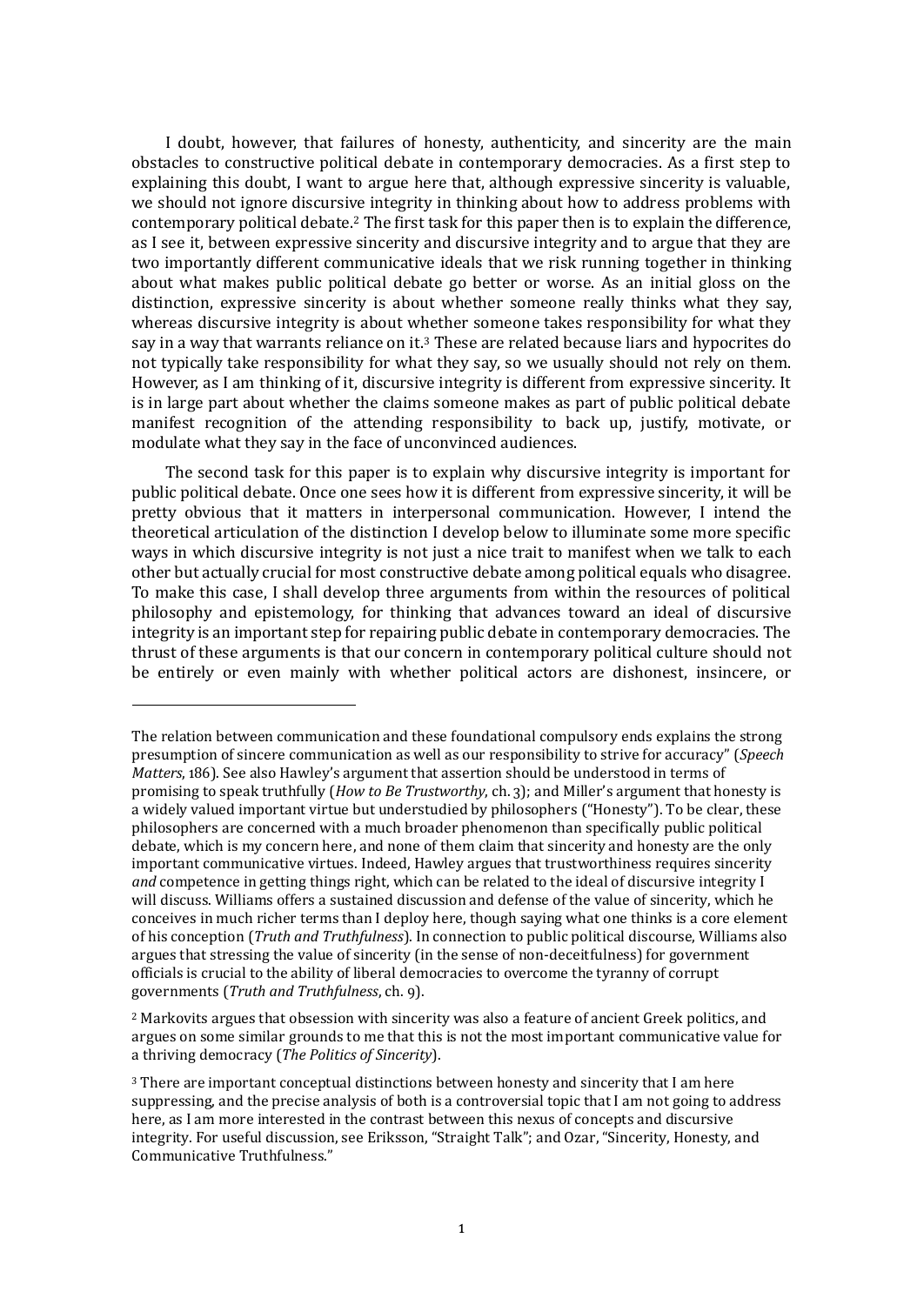hypocritical; we should also be concerned with a different question: whether they participate in public political debate in a way that demonstrates an ability and willingness to back up, justify, motivate, or modulate what they say in the face of disagreement.

The final task of this paper is to consider a practical strategy for better incorporating the ideal of discursive integrity into contemporary public political debate. Appealing to a recent example of what I see as a good case of public political discussion of controversial issues, I will argue that public political discourse should include not only debate about firstorder issues but also second-order debate about the "rules of the game" in an attempt to coordinate on a shared understanding of which laws and public policies are legitimate but also of how we should talk about controversial issues of mutual interest in our political community. It is an empirical question outside the scope of this paper how effective this strategy will be, but I do want to explain how the potential of this practical suggestion becomes easier to appreciate in light of my articulation of the theoretical difference between expressive sincerity and discursive integrity.

### 1. Two Models of Communication

In this section, I distinguish two lines of thought about linguistic communication and meaning.<sup>4</sup> I do not intend to defend either view but rather to use the distinction as a lens through which we can view practices around public political debate, suggesting different aspects to focus on in our attempts to understand what makes debate among political equals who disagree go better or worse.

The first conception of communication traces back at least to Locke, who wrote that "words in their primary or immediate signification signify nothing but the ideas in the mind of him that uses them" capturing a natural intuition about what is going on when someone says something meaningful.<sup>5</sup> The basic claim is that the core function of meaningful speech is to express what is antecedently in one's mind as part of communicating with others. If this is right, it is natural to think the meaningfulness of words and sentences should be understood primarily in terms of their ability to serve this function, and the communicative norms governing speech should be understood fundamentally in terms of how individuals express what is antecedently in their minds to others. Or, put slightly differently, we can say that Lockeans in the philosophy of language place a lot of theoretical weight on the idea that a speaker intentionally expresses thoughts, ideas, and attitudes to an audience by articulating these mental states in words whose meaning derives from their usability to get an audience to know what thoughts, ideas, and attitudes are in the speaker's mind.<sup>6</sup>

The second conception of communication I want to highlight traces back at least to Peirce, who wrote, "An act of assertion supposes that, a proposition being formulated, a person performs an act which renders him liable to the penalties of the social law (or, at any rate, those of the moral law) in case it should not be true, unless he has a definite and

<sup>4</sup> I discuss this distinction much more in the context of metaethical debates about the meaning of normative claims and the metasemantic interpretation of formal semantic models of compositionality in Chrisman, *The Meaning of "Ought*,*"* ch. 6. See also Chrisman, "Two Nondescriptivist Views of Normative and Evaluative Statements."

<sup>5</sup> Locke, *An Essay Concerning Human Understanding*, III.2.2.

<sup>6</sup> This gets picked up and modified in various important ways in the expression-based tradition in theorizing about meaning. See especially Grice, *Studies in the Way of Words*; Schiffer, *Meaning*; Bennett, *Linguistic Behaviour*; Davis, *Meaning, Expression and Thought*.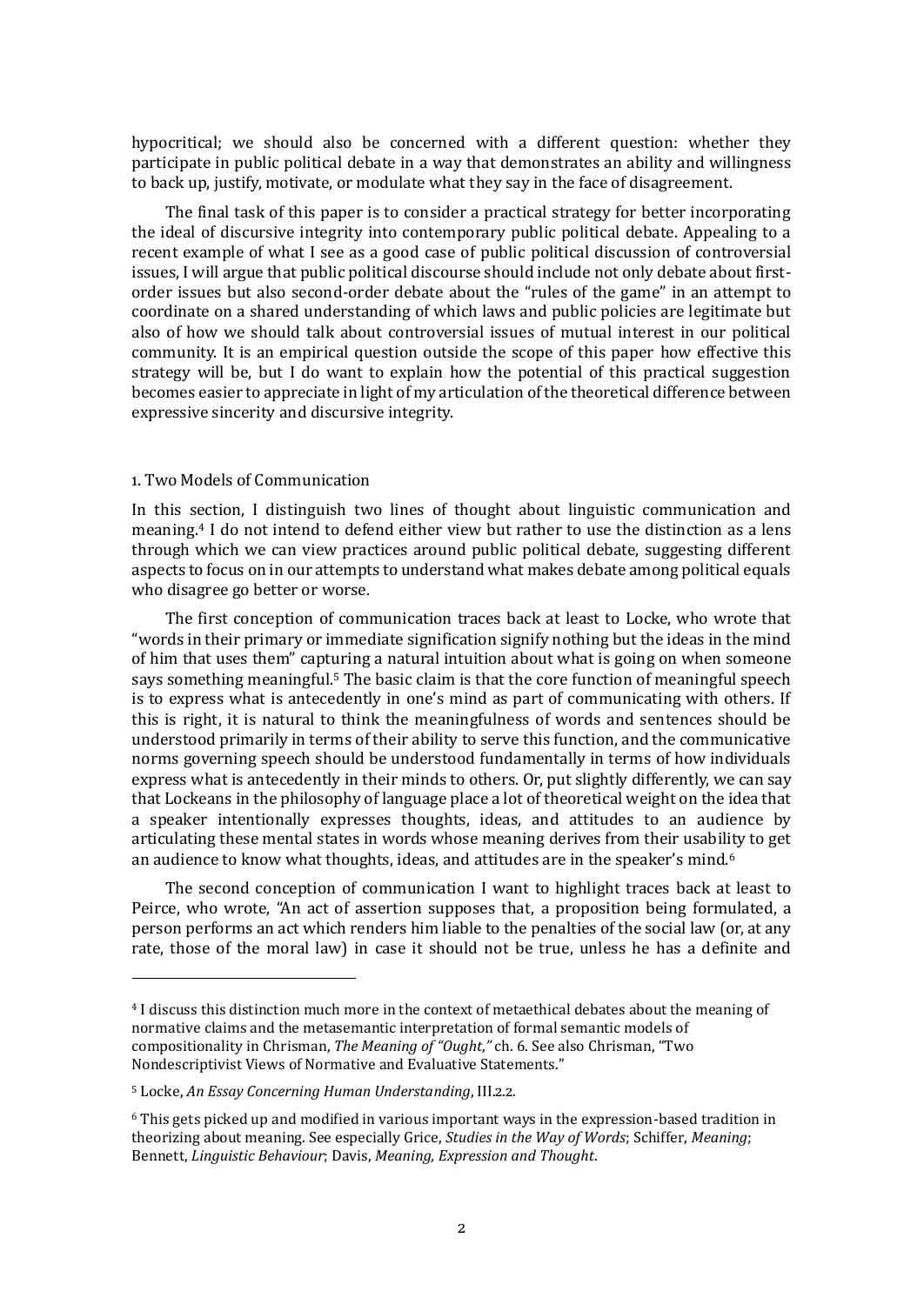sufficient excuse."<sup>7</sup> The basic idea, as I understand it in this context, is that the norms governing language use should be understood primarily in terms of collections of agents self-consciously performing mutually recognized linguistic moves in a social space of responsibilities and commitments, and the meaningfulness of words and sentences should be understood primarily in terms of their capacity to mediate such acts. There is controversy among Peirceans about what exactly one commits to in saying something, but the version of the view that is relevant for what follows is one that focuses on contexts where speakers are expected at least to some extent to try to justify or modulate what they have said in the face of disagreement.<sup>8</sup> Accordingly, on this Peircean view, communication is analyzed most fundamentally in terms of the mutually recognized undertaking of a specific kind of commitment rather than in terms of the expression of an antecedently held mental state in the mind of the speaker.<sup>9</sup>

In sum, the Lockean conception stresses the attitude-expressing function of communicative speech whereas the Peircean conception stresses its commitmentundertaking function. I suspect they both capture important parts of the phenomenon of communication, which is why I do not propose to argue that one or the other is correct.<sup>10</sup> Rather, I have extracted these two lines of thought from discussions in the philosophy of language so I can next explore the different sorts of communicative ideals that attach to them.

# 2. Two Communicative Ideals and Trustworthiness

Much of what we take ourselves to know comes from the word of others, but people do not always tell the truth. So how can the fact that a speaker says something justify the audience in believing what the speaker said. This is known as the problem of testimony in

<sup>7</sup> Hartshorne, Weiss, and Burks, *Collected Papers of Charles Sanders Peirce*, 2.315.

<sup>&</sup>lt;sup>8</sup> Although endorsing the Peircean picture, Hawley argues that the commitment to speak truthfully does not entail a commitment to justify what one says or to retract what one has said when unable to justify what one says (*How to Be Trustworthy*, 50–57). Her main target is Robert Brandom's idea about "taking the commitment involved in asserting to be the undertaking of justificatory responsibility for what is claimed" (see Brandom, "Asserting," 641). For discussion of modulation and retraction, see also MacFarlane, "What Is Assertion?" I side with Brandom and MacFarlane here for the specific context of making claims in public political debate but leave it open whether that is the correct Peircean view of assertion more generally.

<sup>9</sup> This gets picked up and modified in various ways in the commitment-based tradition in theorizing about meaning. See especially Sellars, "Some Reflections on Language Games" and "Meaning as Functional Classification"; Searle, *Speech Acts*; Brandom, *Making It Explicit*; Alston, *Illocutionary Acts and Sentence Meaning*; Kukla and Lance, *"Yo!" and "Lo!"*

 $10$  Lance argues that it is wrong to separate the attitude-expressing and commitment-undertaking aspects of speech ("Some Reflections on the Sport of Language"). His idea is that a *mere* "game" of giving and asking for reasons could lack the sort of psycho-physical connection with agents' dispositions to action that are a crucial part of why we talk with each other in the first place. He illustrates with a degenerate case, highly relevant here, of a politician who is good at justifying what he says and retracting things in the face of good objection but who lacks the integrity to act on what he says because he does not really believe it. This is related to the dual aspect of what Grice calls the "Maxim of Quality" for cooperative speech, which subsumes both not saying what one believes to be false and not saying that for which one lacks adequate evidence. See Grice, "Logic and Conversation."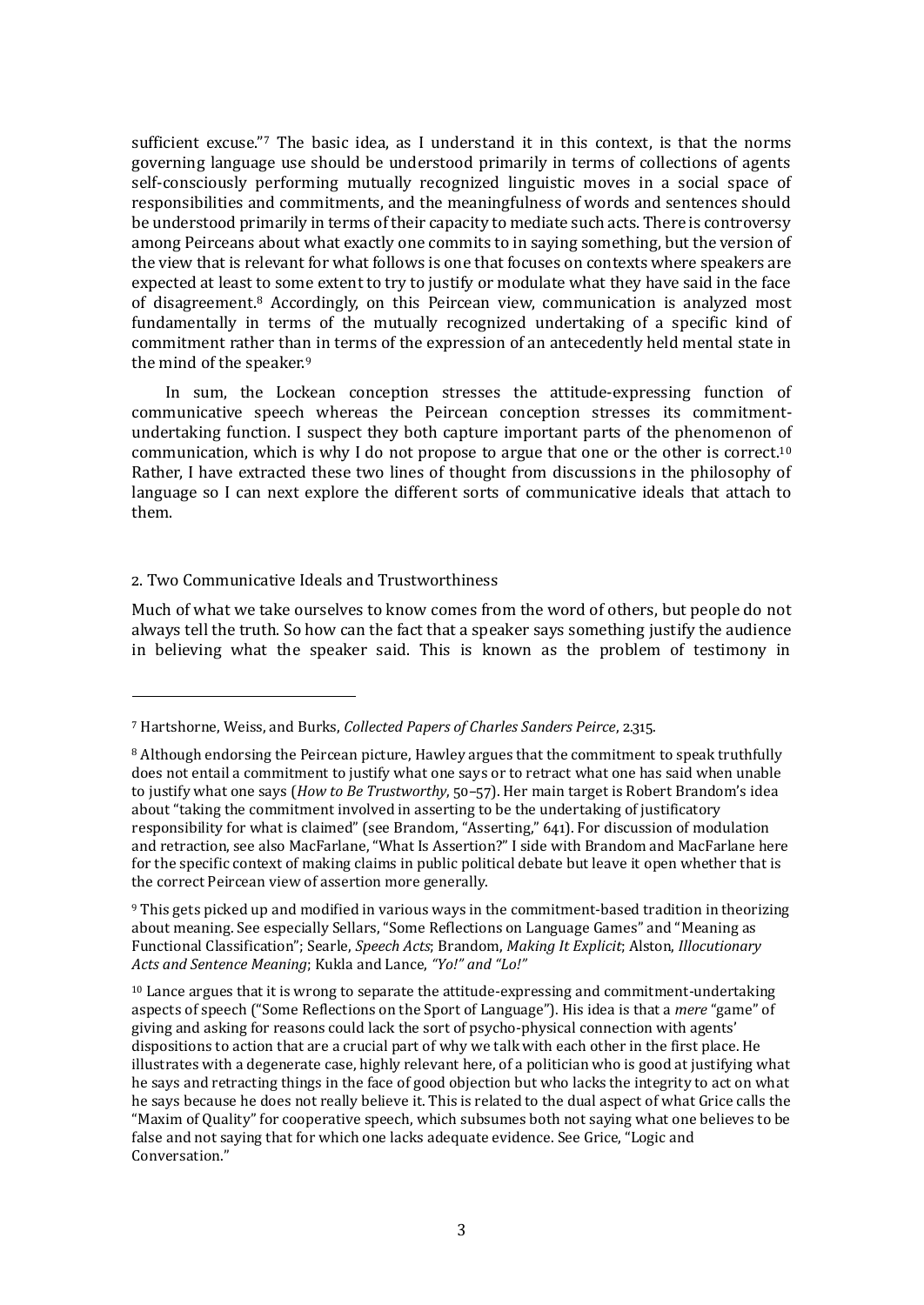epistemology (where "testimony" is being used broadly to include ordinary conversations as well as making statements in formal settings such as law courts).<sup>11</sup>

More colloquially, we can put the question in terms of *trust*: When should we trust what other people say? And we can generalize this question of trust beyond belief by noticing that many of the nonbelief attitudes we have stem in large part from adopting the attitudes of others because we trust them. This kind of reliance is a normal and pervasive feature of human communication.

Because of this reliance, it is very natural to prize trustworthiness in our interlocutors. This is of course true in private personal communication, but it is also true for my topic here: public political discourse. So, I now want to use the distinction between Lockean and Peircean accounts of communication and meaning to generate two importantly different articulations of the ideal of trustworthiness for the public political sphere. This will provide a *prima facie* case for distinguishing two communicative ideals in thinking about what is important for constructive political debate.

You probably see where this is going. Lockeans focus on the relation between what people say and what they think. This focus encourages investigating possible mismatches that would undercut reasons we otherwise have for accepting something because someone else says it. Although such reliance is a pervasive feature of human communication, there are cases where evidence suggests that the speaker does not really think what they say evidence, that is, of *expressive insincerity*. Sometimes people do not believe what they say, sometimes they do not have the positive or negative attitude toward something that their words convey, and other times they do not really intend to do what they say they are going to do. I am counting all of these as cases of expressive insincerity. They undercut the normally good inference from *S said that p* to *I should accept that p*. <sup>12</sup> Accordingly, the Lockean ideal of trustworthiness turns on how individuals treat others in speaking whether they really think what they purport to think. When they do not or we have enough inductive evidence to warrant doubt, this pervasive route for expanding one's own views by relying on the testimony of others breaks down.

Peirceans focus instead on the kinds of commitments that are mutually acknowledged in normal communication. As we saw above, their core idea is that a speaker undertakes responsibility for what they say, and I proposed to focus on communicative contexts where this responsibility includes a commitment to back up or modulate what one says in the face of disagreement. This is a key way that the speaker and others become entitled to take what was said as a premise in collective reasoning toward further views about what we collectively should think, feel, and do. This Peircean focus encourages investigating potential short circuits, where a speaker does not acknowledge or cannot meet their responsibility to back up or modulate what was said. This lack of *discursive integrity* is bad for communication because it undermines reasoning collectively through mutually acknowledged responsibilities and entitlements to shared views about what to think, feel, and do. Accordingly, the Peircean ideal of trustworthiness turns on how speakers relate to

 $11$  Much of the debate in this area concerns whether testimonial knowledge can be reduced to other kinds of knowledge (e.g., perceptual and inferential knowledge) or whether testimony should be treated as a *sui generis* source of knowledge. For an overview, see Adler, "Epistemological Problems of Testimony." Below I discuss and cite some reductionist and nonreductionist views in more detail.

 $12$  It may not be initially clear how this applies to the case of trusting people to do what they say they are going to do, but I think of that as a case where the speaker says (in effect) "I'm going to  $\Phi$ ." but lacks the intention conventionally conveyed by these words, which means that the audience should not accept that the speaker is going to  $\Phi$ , despite what has been said.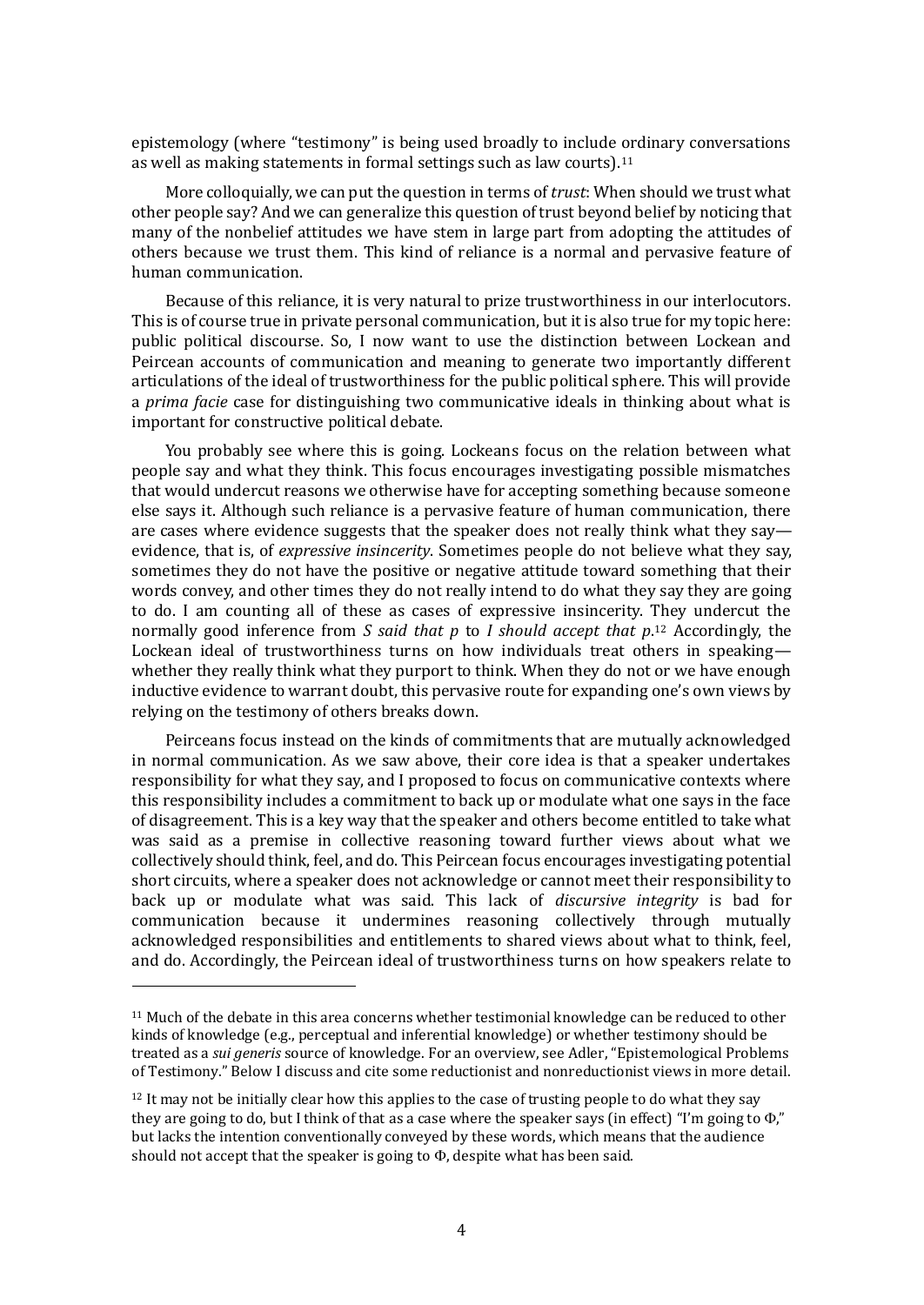each other in taking up what is said in collective reasoning. When we think a speaker cannot be relied upon to live up to the discursive commitments carried by their words, downstream collective reasoning about what to think, feel, or do can break down.

So far, I have used the distinction between Lockean and Peircean models of communication to articulate two different ideals of trustworthiness in communication: expressive sincerity and discursive integrity. Speakers may often live up to these ideals to similar degrees, but they can come apart. Someone can be sincere in what they say without meriting trust that they are committed to back up what they say in the face of disagreement. For example, we all know people who concede, "Well, it's just my opinion," in response to any disagreement, or people who seem to meet any challenge to what they say with distracting ad hominem attacks. Likewise, although it is less common, someone can manifest discursive integrity without meriting trust that they are being sincere. For example, I certainly know philosophers who seem prepared to offer arguments ad nauseum for what they say but who comport themselves in a way that leaves me feeling unsure whether they really believe what they say.

Now let us apply this distinction to public political debate. When someone accuses a politician of being an untrustworthy liar, who speaks out of both sides of his mouth, saying whatever he has to say to get elected, often two importantly different ideals are being evoked. On the one hand, the concern may be with the politician's sincerity: he does not really think what he says he thinks. On the other hand, the concern may be with the politician's integrity: he is not really acknowledging responsibility for backing up or modulating what he is saying in the face of disagreement, at least not in a way that entitles himself and others to rely on it in further collective reasoning.<sup>13</sup> In most cases, the critic is probably thinking vaguely about a bit of both of these failings. But my point in marking the distinction is that these are different concerns, and ameliorating suspicion of insincerity will not always address suspicion of lack of integrity, and vice versa.

Similarly, when we lament a polarized media landscape, worrying that certain prominent political commentators are mainly advancing covert agendas rather than engaging in good-faith discussion of matters of public intertest, often two importantly different ideals are implicitly evoked. On the one hand, the concern might be with whether we can trust the person in the Lockean sense of assuming that they really think what they say. On the other hand, the concern might be with whether we can trust the person in the Peircean sense of expecting that they will acknowledge and meet responsibilities for backing up what they say. As before, it is probably often a bit of both that we are vaguely worried about, but they are separable concerns, and strategies for mollifying or avoiding them are going to be different.

Finally, think about the all-too-regular occurrences on social media of someone gaslighting a person they disagree with, posting memes with offensive presuppositions, or spreading an ideologically convenient but ill-sourced account of how some newsworthy event happened. Why does behavior like this undermine constructive communication in the public sphere? One concern is that it is dishonest because its motivations are something

 $13$  In a related vein, Richardson argues that an important problem with Donald Trump's public political speech is often not insincerity but rather the fact that he speaks in ways that undermine attempts to attribute specific assertoric content to what he says ("Noncognitivist Trumpism"). Richardson suggests that Trump often fails to put forward such content because of the way his political speech tends to foreground insults, engage in explicit but unexplained contradictions, and float polarizing suggestions approvingly but seemingly unseriously. In my view, these are failures of discursive integrity.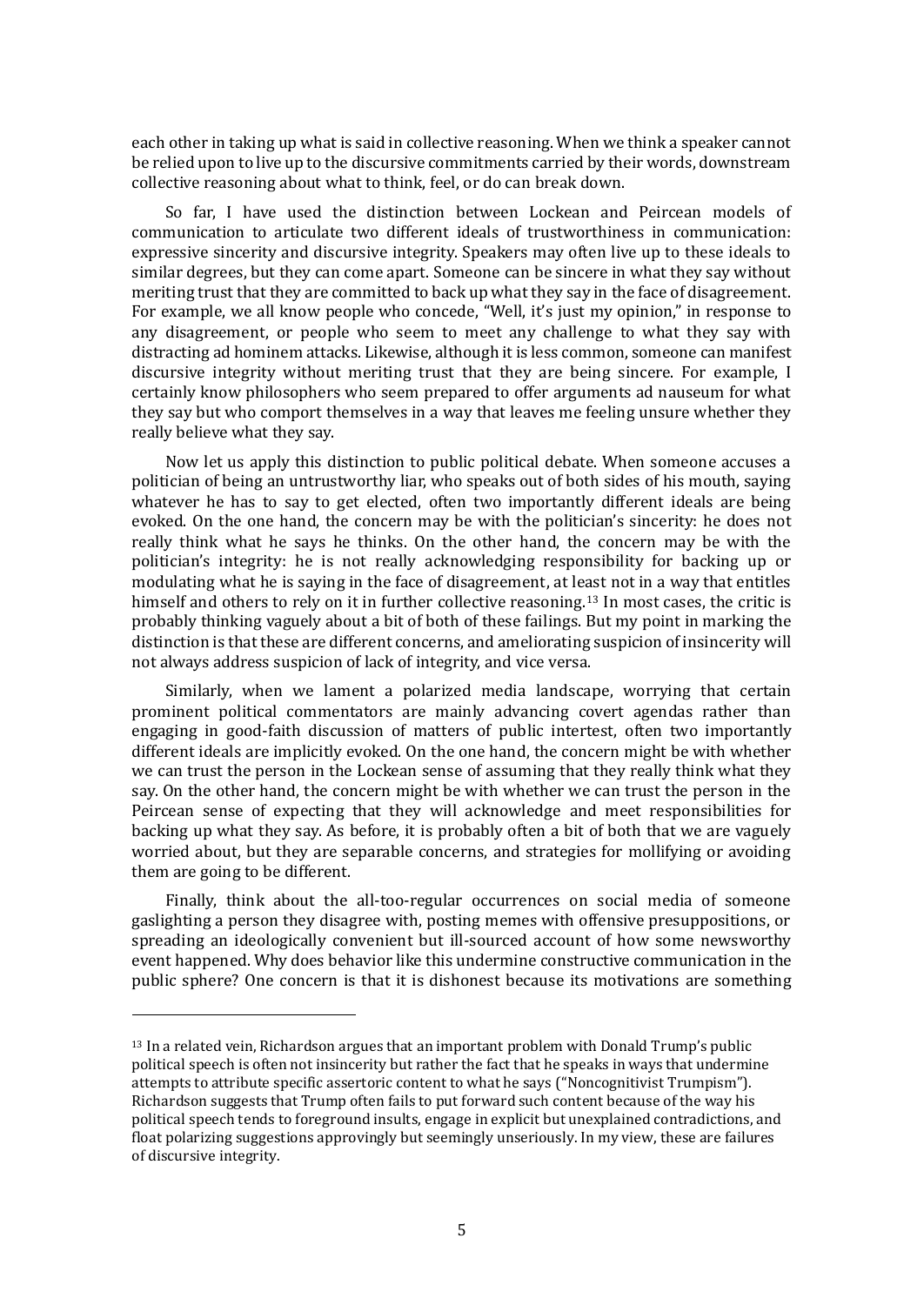other than conveying what the speaker really thinks. Another concern is that such communication is irresponsible because it does not involve undertaking commitments to justify or modulate what is said in the face of disagreement, and so any support provided for further views about what to collectively think, feel, and do is mostly arational and nonjustificatory. In the case of social media, I suspect the latter concern is usually more pressing, but my point at this stage is only to highlight the differences between such concerns, where one is based on the ideal of expressive sincerity and the other is based on the ideal of discursive integrity.

My first aim in this paper has been to explain the difference between expressive sincerity and discursive integrity, conceived as two importantly different communicative ideals. There is a risk of running these together in thinking about why contemporary political debate is "broken." This is especially true where we take trustworthiness to be an important ideal in constructive political discussion. Hence, in this section, I have sought to explain how the Lockean and Peircean orientations toward communication yield two important but different conceptions of trustworthiness in public political discourse. In the next section, I turn to the second main aim of this paper, which is to consider some arguments for thinking that discursive integrity is crucial for constructive political debate, and that we will not repair the political debate of contemporary democracies by exclusively or mainly focusing on expressive sincerity.

# 3. Discursive Integrity and Public Political Deliberation

At the beginning of this paper, I noted that it is natural to call for greater honesty among political agents in response to the way contemporary political discourse seems broken, which motivates politicians to highlight their own authenticity and drives the media to focus on insincerity and hypocrisy. We are now in a position to appreciate how this response turns on a communicative ideal of expressive sincerity. It is about expecting people to communicate in ways that reveal what they really think. Expressive sincerity is important to all sorts of interpersonal communication, but I suspect it is most important in the sphere of personal communication with family and friends, where our dependence on others is deep, repeated, reciprocal, and multidimensional. In these relationships, it is important to know that we can regularly and easily learn what people think about things by listening to what they say, since we depend on this knowledge in iterated coordination of collective action, not to mention our mutual and ongoing emotional well-being and moral development.

It is tempting to extend this ideal to the public political context, wanting to view political agents as an extension of our friends and family. And there is certainly some place for the ideal in this context. However, as we saw above, there is another kind of trust based on the distinct communicative ideal of discursive integrity. Demanding increased sincerity from political agents is important, but when it comes to the sort of large-scale collective deliberation that politics ideally manifests, we want people not only to say what they think but also to take responsibility for backing up what they say and to tread carefully in reasoning together to further conclusions about what to think, feel, and do.<sup>14</sup> Of course,

 $14$  Shiffrin argues that it is important for our mutual moral development in community that we sincerely express our thoughts (even when these are vicious or offensive) (*Speech Matters*, ch. 3,). She uses this idea to generate a moral argument for honesty and moral-political argument for robust protection of free speech. Although it may not initially seem to be, this argument is consistent with what I go on to argue here. As I see things, our moral development occurs primarily in our interpersonal and often private interactions with friends and family, whereas I am focused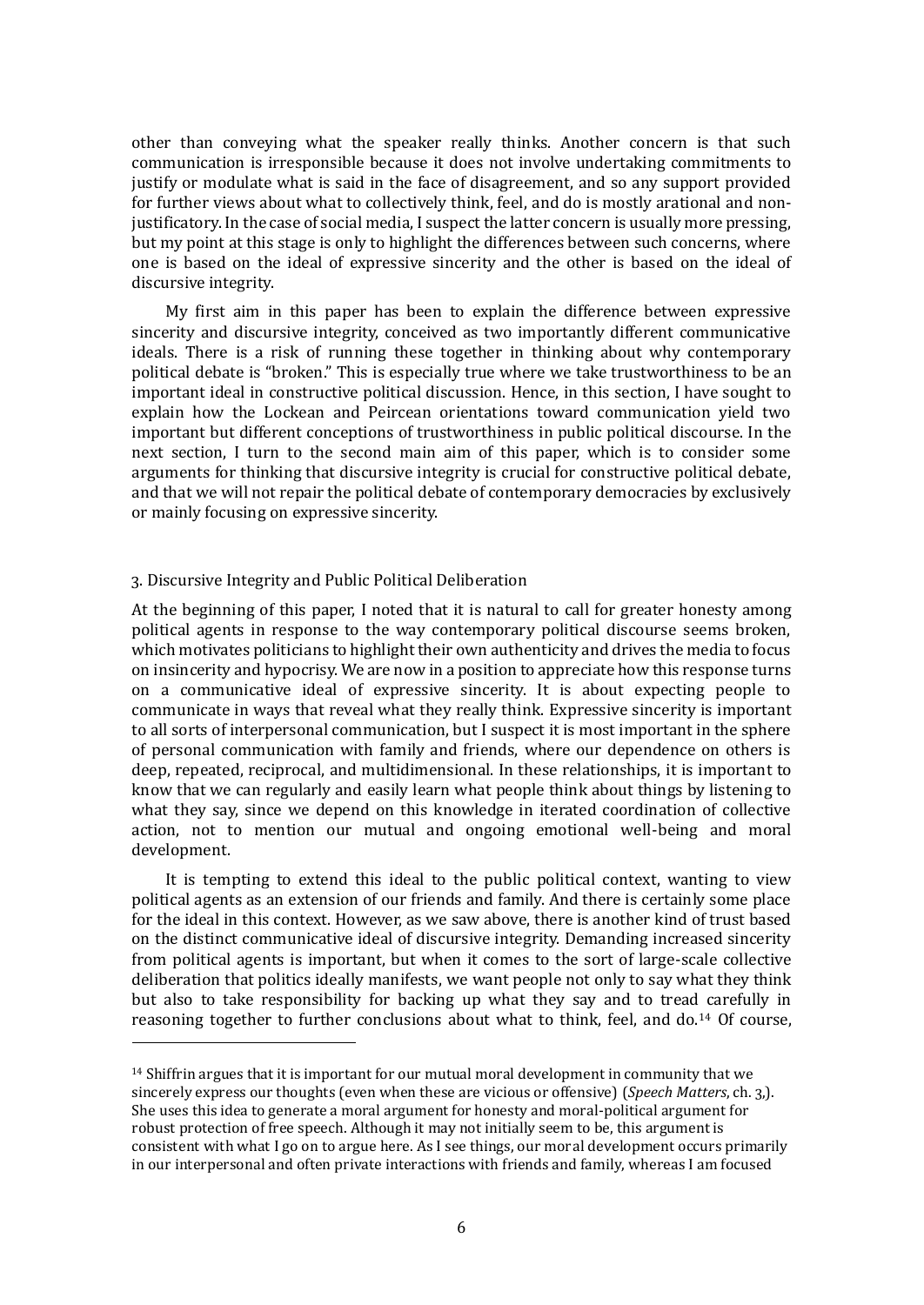expressive sincerity facilitates discursive integrity, since one will not usually take responsibility for what one says unless one really believes it (see below for some potentially important exceptions). But these ideals are not identical, and there tends to be too much focus on sincerity over integrity in the political culture of contemporary democracies. So, next, I want to advance three more specific arguments for the importance of the ideal of discursive integrity in thinking about what facilitates constructive political debate.

The first argument stems from debates about what makes legitimate the sort of majority rule characteristic of a democracy. Deliberative democrats provide a prominent case for thinking that decisions about public policy will be legitimate only under certain circumstances that give those in the minority reason to go along with the majority. The circumstances are ones (roughly) where decision making has been pursued in a way that facilitates genuine collective deliberation rather than mere aggregation of preferences. 15 Such deliberation is conceived (again, roughly) as an opportunity to not only express one's view but also to give reasons for one's view and to consider reasons for opposing views in a way that improves those views with the integration of new information and the refinement of our mutual understanding of the relevant issues.<sup>16</sup>

I do not want to rest the argument of this paper on the success of the deliberative democrats' case for the legitimacy of democracy based in collective deliberation, but I do think their theory represents one of the main ways to address skepticism about the legitimacy of majority rule. And to the extent that it does, the legitimacy of majority rule depends implicitly on valuing not just expressive sincerity but also discursive integrity.<sup>17</sup> According to the deliberative democrats, it is not enough for political legitimacy that people are free to (sincerely) express their opinions in the course of making collective decisions in a democracy. Those opinions must also be subject to a fair process of giving and taking reasons in pursuit of a refined collective view about what to think, feel, and do.<sup>18</sup> And my claim is that achieving legitimacy in this way requires more of political agents than mere sincerity; it requires that people take responsibility for what they say, seeking to back it up

here on public interactions among political equals who disagree deeply but who intend to live together peacefully in a political community.

 $15$  This is partially inspired by Habermas's discourse approach to grounding moral principles in the constitutive preconditions of engaging in a specific sort of public dialogue about collective decisions (*Moral Consciousness and Communicative Action* and *Between Facts and Norms*). My aim in this paper is not to add to the discussion of whether anything like a universal morality can be derived from these conditions, but I do argue below that reflecting on what we are doing when engaged in public political discussions of contentious issues might help us identify some principles of responsible public debate that I think should count as constitutive preconditions for engaging in such debate in a democracy.

<sup>&</sup>lt;sup>16</sup> This is a controversial and widely discussed view in democratic theory. For articulation and defense see especially Cohen, "Deliberation and Democratic Legitimacy"; Dryzek, *Deliberative Democracy and Beyond*; Gutmann and Thompson, *Why Deliberative Democracy?*; Peter, *Democratic Legitimacy*; and Fishkin, *When the People Speak*.

<sup>17</sup> For a similar point, see Markovits, "The Trouble with Being Earnest."

<sup>&</sup>lt;sup>18</sup> One might worry that this stress on justification makes democratic deliberation more susceptible to confirmation bias. However, see Landemore for an argument that public justification is a corrective to confirmation bias (*Democratic Reason*). See also Mercier and Landemore, "Reasoning Is for Arguing."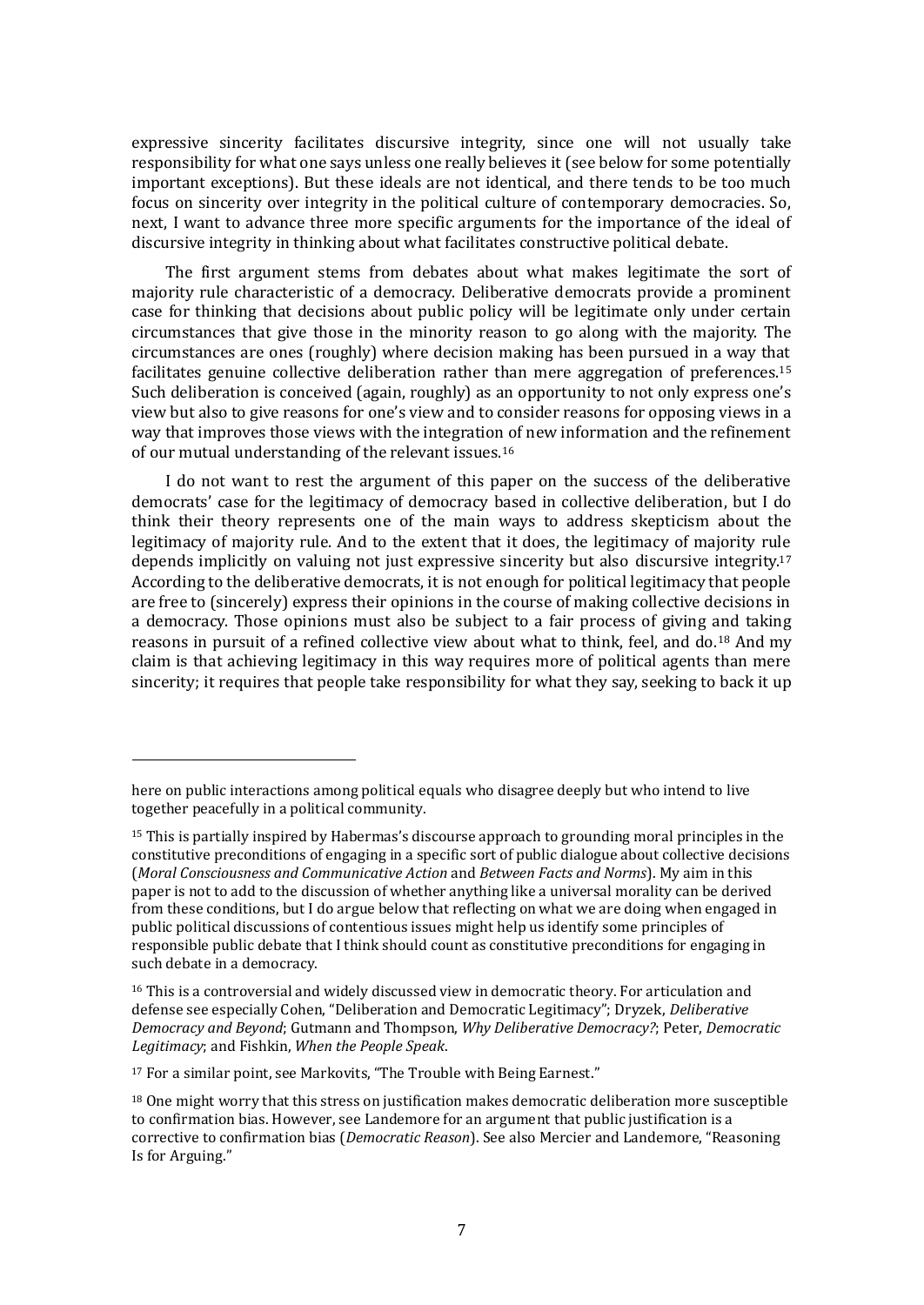with reasons when appropriately challenged or modulate it when met with plausible counterarguments.<sup>19</sup>

Moreover, and more intuitively, failures of discursive integrity threaten pursuit of mutually acceptable and practically actionable collective decisions in a way that is distinct from failures of expressive sincerity. Consider, for example, the hypocrisy involved in saying people should behave in some way while failing to manifest in one's own actions a belief that this injunction applies to oneself. Or consider the persistent devil's advocate who raises critical points that they do not really believe. Or consider the public official who justifies state use of force on grounds she does not really believe but that she knows will convince those who are affected.<sup>20</sup> These examples of insincerity can certainly be annoying, and they may even be morally bad in certain circumstances.<sup>21</sup> However, that does not mean that the claims made cannot be supported with convincing reasons or that better collective decisions cannot be reached by engaging with these reasons. On the flipside, however, if these people were to also refuse to try to justify or modulate what they say in the face of disagreement, it would be hard to know how to take the discussion forward in pursuit of some mutually acceptable collective decision about how to behave.

So, in short, my first argument for the importance of discursive integrity for fixing contemporary political debate is that efforts to live up to this ideal seem crucial for achieving the sorts of conditions for collective decision making that deliberative democrats and others have long been advocating as improving and possibly legitimating democratic governance. To be sure, contemporary democracies often fall short of the ideals of deliberative democrats, but these ideals reveal how the legitimacy of majority rule might depend on

 $19$  Cass Sunstein argues that public discussion within groups sharing common viewpoints tends to harden opinions and lead people to adopt more extreme versions of their original views ("The Law of Group Polarization"). It is not my intention here to assess whether this is a problem for deliberative democrats' account of legitimacy. But there is a natural explanation of this phenomenon having to do with expressive sincerity and the sorts of affective alignment that go hand in hand with political polarization. In choosing whom to hang out with, whom to be friends with, whom to live with, people are possibly more concerned with alignment of feelings toward things than whether someone takes justificatory responsibility for what they say. If so, expressive sincerity in personal relationships provides a means for increasing affective alignment within these relationships. My suggestion, then, in emphasizing discursive responsibility, is to highlight some common ground between deliberative democrats and their critics on this point. We all agree that collective decision making improves when we move beyond affective alignment; there is just disagreement about whether robust public deliberation facilitates that.

 $20$  Brian Carey argues that a weaker honesty principle should replace a stronger sincerity principle in characterizing the ideal of public reason justifications of state coercion ("Public Reason— Honesty, Not Sincerity"). Roughly speaking, he thinks that we should be honest about whether we believe the reasons we offer in public justification of state use of force, which is consistent with not sincerely endorsing those as one's own personal reasons for viewing such force as justified on a particular occasion. I see this as an interesting middle ground between the ideals of expressivist sincerity and discursive integrity, and I am sympathetic to the claim that, insofar as we hold certain state decisions to a standard of public reason, an honesty principle is more realistic than a sincerity principle. My topic here, however, is the broader category of public political assertions, and honesty about one's reasons for one's views is a step toward taking discursive integrity—but it does not get us all the way there.

<sup>&</sup>lt;sup>21</sup> For discussion and critique of the moral condemnation of hypocrisy, see Dover "The Walk and the Talk"; and O'Brien and Whelan, "You're Such a Hypocrite." For a defense of the democratic value of attempts at persuasion even when they are not aimed at consensus, see Garsten, *Saving Persuasion*.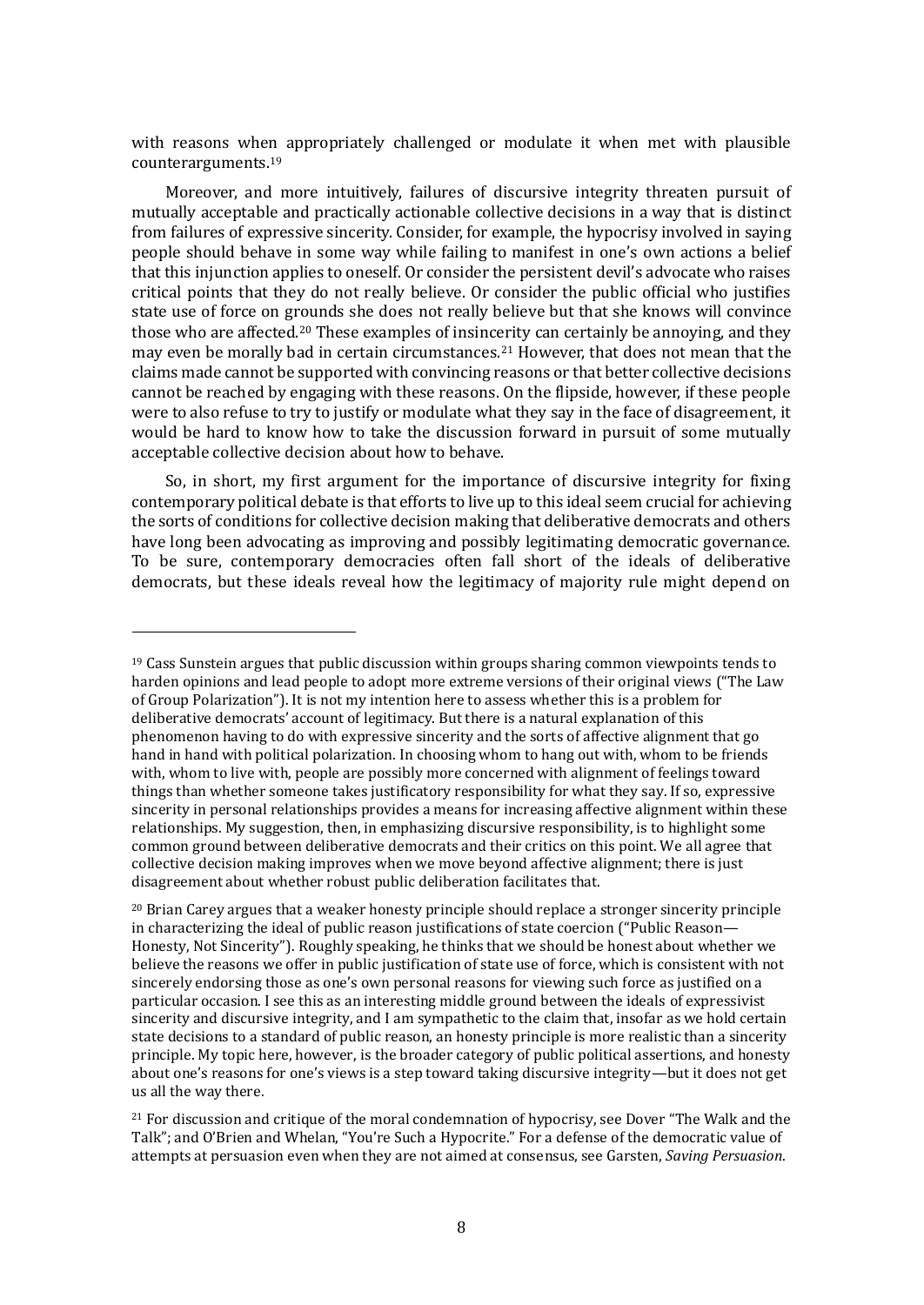achieving certain levels of discursive integrity, conceived as a separate ideal from expressive sincerity.

The second argument stems from debates in epistemology of self-knowledge about when it is appropriate to attribute a mental state to someone, including oneself. On the one hand, in everyday discourse we tend to accord people a significant degree of first-personal authority about the contents of their own minds, deferring by default to statements about what they believe, want, and feel.<sup>22</sup> On the other hand, attributions of such mental states figure in explanations of people's behaviors and various psychological studies suggest that our minds are far from transparent to first-personal introspection.<sup>23</sup> Consider for example the idea that fossil fuel consumption is causing dangerous climate change or the view that a diet including meat causes extreme pain and cruelty to animals. Many people profess belief in these propositions, yet they act in ways that seem to be inconsistent with such belief. What do these people really think (believe, feel, intend) about climate doom or animal cruelty?

I will not venture an answer on this vexed question. My point in raising it is simply to highlight the fact that it is not always clear that people can even follow the injunction to be sincere.<sup>24</sup> For it is not always clear, even to speakers themselves, what exactly they think about controversial and complicated issues. This is especially true in the context of public political discourse. In personal communication about uncontroversial matters with friends and loved ones, it is perfectly fine to assume that people generally know what they think about something, and we evaluate people as honest or dishonest in communicating to the extent that they say what they really think (even if what they think is sometimes that they are not quite sure what to think about something). In other contexts, however, especially when communicating about broad and important societal values or complex matters of fact, I suspect there is often no completely cut and dry answer about what someone really thinks.

Dispositionalist and functionalist accounts of belief can support this idea. These views identify psychological states as complex sets of cognitive and behavioral functions or dispositions.<sup>25</sup> And this opens up the possibility that, when it comes to complex or

<sup>22</sup> For discussion, see Burge, "Our Entitlement to Self-Knowledge"; Wright, "Self-Knowledge"; Moran, *Authority and Estrangement*; and Bar-On, *Speaking My Mind*.

<sup>23</sup> For discussion, see Bem, *Beliefs, Attitudes, and Human Affairs*; Lycan, "Tacit Beliefs"; Gopnik and Meltzoff, "Minds, Bodies and Persons"; Carruthers, "How We Know Our Own Minds"; and Mandelbaum, "Thinking Is Believing."

 $24$  For similar reasons, Ridge argues for a weaker form of the sincerity norm for assertion, which requires only that people assert what they believe that they believe, rather than more simply what they believe ("Sincerity and Expressivism"). For an even stronger conception, see Eriksson, who argues that sincere communication requires the speaker to be justified in what they think in order to communicate sincerely ("Straight Talk"). I think Ridge's version is too weak and Eriksson's version is too strong, but their motivations for weakening or strengthening the norm support my point above.

<sup>25</sup> For relevant dispositionalist theories, see Audi, "Dispositional Beliefs and Dispositions to Believe"; and Schwitzgebel, "A Phenomenal, Dispositional Account of Belief." For relevant functionalist theories, see Loar, *Mind and Meaning*; and Leitgeb, *The Stability of Belief*. Although they do not identify belief as one of these kinds of mental states, similar points apply to the sorts of interpretationist accounts defended by Dennett, *The Intentional Stance* and "Real Patterns"; and Davidson, "Rational Animals."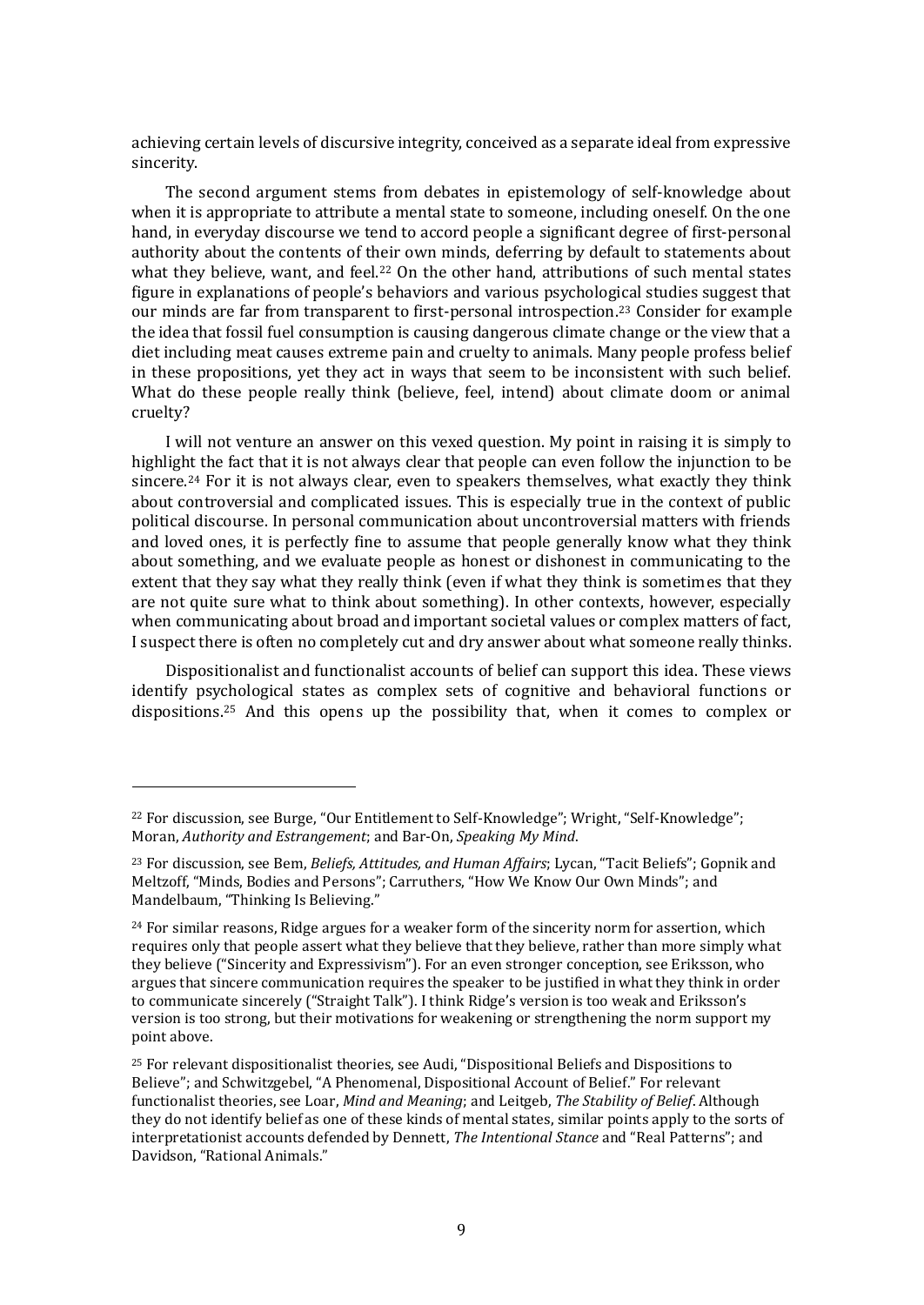controversial issues, people often have some kind of in-between state.<sup>26</sup> That is to say, they have some of the dispositions associated with thinking that *p* but not others, or they manifest the relevant dispositions in some circumstances but not all of the circumstances we would normally expect. Because of this, there may simply be no fact of the matter about whether they really think *p*, and so no fact of the matter about whether they are being sincere when asserting *p*.

I do not want to rest my case here on any particular theory of folk psychological states or on the controversial idea that there are "in-between" states. My point in referring to these ideas is simply to make vivid a difficulty with implementing the ideal of expressive sincerity when it comes to discussions of complex and controversial issues. This difficulty does not arise (or at least does not arise as starkly) for the ideal of discursive integrity. Living up to that ideal requires taking responsibility for what you say, being prepared to either offer considerations in its favor or to revise your stance in light of countervailing arguments. To be sure, this process of collective deliberation requires some degree of self-awareness of what one is inclined to think in various circumstances, and one must have some idea of the reasons on which one is basing one's view.<sup>27</sup> But some of the apparent indeterminacy or inbetweenness of our views about broad and controversial values or complex matters of fact can be explained by our intuitive appreciation of the tenuousness of our reasons in favor of these views and our natural tendency to modulate in light of ongoing debate.

So, my second argument for the importance of discursive integrity is that this ideal, unlike the ideal of expressive sincerity, is less vulnerable to failures of self-understanding and indeterminacy about what one really thinks. If our focus in public political debate is on finding mutually acceptable views by collectively considering reasons for and against various views and the consequences of any particular view, then what individual contributors antecedently think and whether they sincerely express it is not going to be the main thing that matters. Instead, the most important issue will be whether we can achieve mutual recognition of what we are collectively entitled to assume for further democratic reasoning toward conclusions about what to collectively do, think, and feel.

The third argument that discursive integrity deserves more attention when thinking about fixing contemporary public political debate has to do with how testimony is normally thought to transmit epistemic justification but sometimes seems to fail to transmit justification in discussions of complex and normative issues. As mentioned above, we get all sorts of everyday knowledge from the testimony of others, and theories of the epistemology of testimony seek to account for the way that epistemic justification can transmit from speakers to their audiences via testimony. Reductive views seek to explain the transmission of justification in terms of other kinds of epistemic justification, whereas nonreductive views claim that the kind of justification that testimony transmits from speakers to audience is not reducible to other forms of justification. Whichever way one goes on the question of reduction, the Lockean view of communication combines with the epistemology of testimony to suggest a picture whereby access to other people's thoughts via sincere testimony is one of the main processes by which groups of people increase their mutual understanding of the world. When someone says something ordinary, we are usually automatically justified in believing what they said. Of course, we have to employ various strategies for avoiding gullibility, but very many of the beliefs we share with other people

<sup>26</sup> See especially Schwitzgebel, "In-Between Believing" and "Acting Contrary to Our Professed Beliefs, or the Gulf between Occurrent Judgment and Dispositional Belief."

<sup>&</sup>lt;sup>27</sup> For a useful discussion of some of the main views and a proposed alternative view of knowledge of our own reasons for attitudes, see Keeling, "Knowing Our Reasons."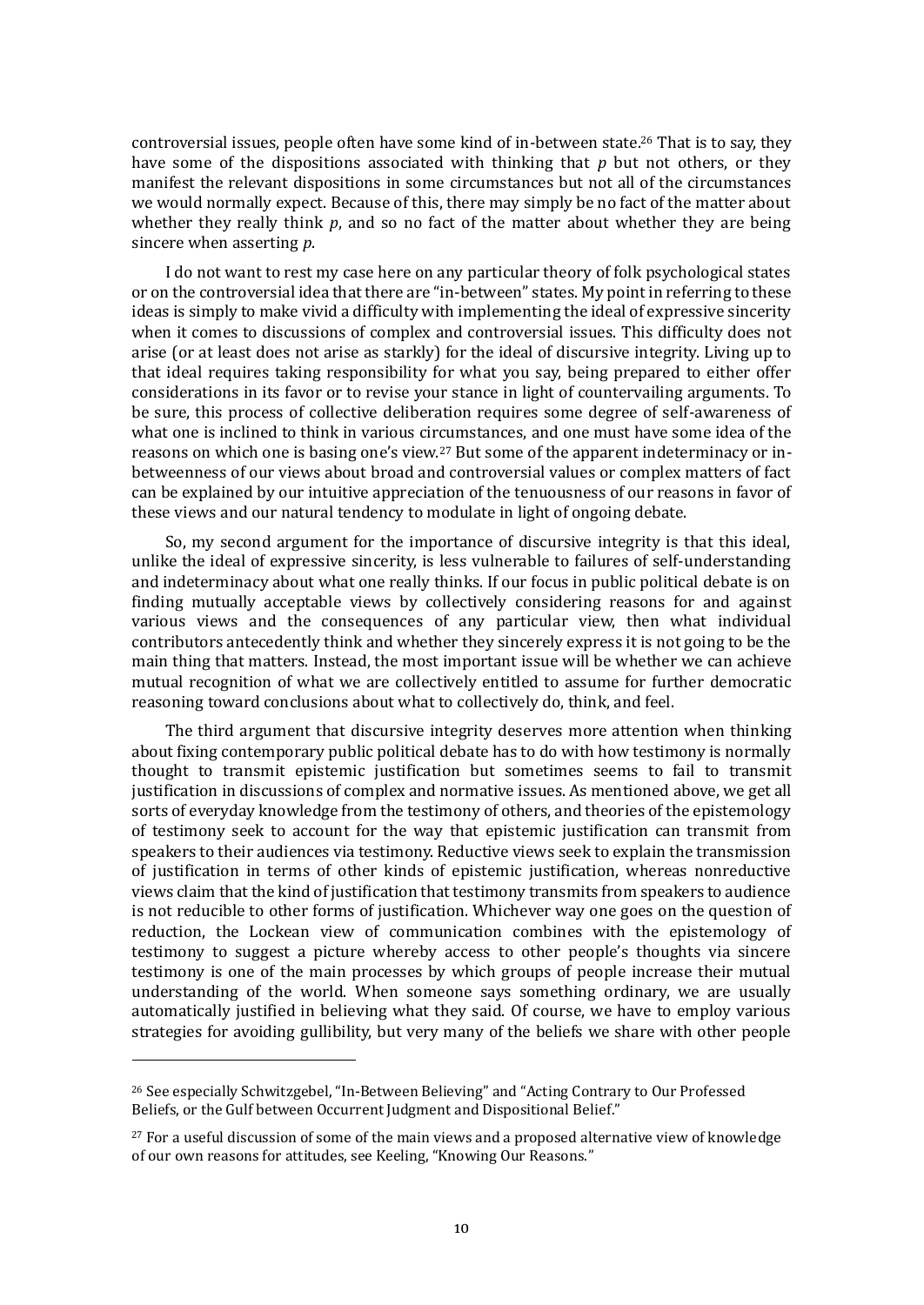are acquired through uncritical acceptance of what other people say. This is, for example, why Wikipedia is so useful.

This picture may be accurate to large swaths of justified beliefs held within a group of people. However, the picture is plainly inadequate for most of the sorts of views we seek to form in public political debate. Political matters are, unlike most ordinary cases of learning something through testimony, controversial and often morally tinged. For anything someone says about a matter of public policy, complex scientific fact, or deep moral value, we can usually find someone else who would say the opposite; and even when we do not know someone who disagrees, we can usually easily imagine the sort of fellow citizen who would disagree. Because of this, it is not nearly as plausible that testimony—whether from politicians, political commentators, or friends and neighbors—can automatically transmit justification about such matters, and we generally need to form our own views about such matters in a more careful and critical way.<sup>28</sup> One cannot look up answers to controversial questions of public policy on Wikipedia.

That is not to say that we should ignore what other people say when thinking about political matters. Far from it, what I want to suggest is that, when it comes to public policies, complex scientific facts, or moral values, it is more important than in quotidian cases of testimony to listen to people's *reasons* for their views. And this is why discursive integrity is so important in public political debate. If people are prepared to say only, "This is how I see things; it's my sincere opinion that *p*," then when it comes to controversial and important matters, their testimony is not going to be very helpful for forming well-justified collective views. Public political debate also needs people who are prepared to say, "The reason I think that *p*, is *q*, *r*, and *s*." And even "To the objections *a*, *b*, and *c*, I would try to respond with *e*, *f*, and *g*, but I might need to modulate my original position somewhat, in which case I'd still endorse *p\**."

There are epistemic reasons that such inferential intercourse with fellow members of a polity is more likely to lead individuals to form robustly justified views.<sup>29</sup> In my view, however, it is equally important that discussions proceeding under a mutually acknowledged ideal of discursive integrity also promote a kind of mutual understanding and shared values that are not otherwise available. In justifying our views to one another in public political debate, ideally we are not primarily trying to convince other people of our views by giving our personal reasons for these views or giving reasons we believe our audience should accept as their personal reasons for sharing the views, we are also seeking to legitimate our collective decisions for a potentially broader group. To this end, what matters in justifying myself is not just what convinces me, nor what I think will convince you, but what should convince (all of) "us." 30

<sup>&</sup>lt;sup>28</sup> For discussion of the related issue of the strangeness of deference to moral testimony, see Nickel, "Moral Testimony and Its Authority"; McGrath, "The Puzzle of Pure Moral Deference" and "Skepticism about Moral Expertise as a Puzzle for Moral Realism"; and Fletcher, "Moral Testimony."

<sup>29</sup> See Landemore, *Democratic Reason*, 124–30, for an argument that participation in collective democratic reasoning as part of a large group with diverse views and abilities has ameliorative effects on failures of individual reasoning. For further discussion of the essential collectivity of the pursuit of knowledge, see Chrisman, "Believing as We Ought and the Democratic Route to Knowledge."

<sup>&</sup>lt;sup>30</sup> I do not mean here to endorse the so-called public reason requirement on justification of state policy, but debate about it is relevant to our appreciation of discursive integrity. For discussion, see especially Rawls, *Political Liberalism*, 36–37, 55–57; Gaus, *The Order of Public Reason*; and Quong, "What Is the Point of Public Reason?" I am inspired here by Postema, who makes a similar point to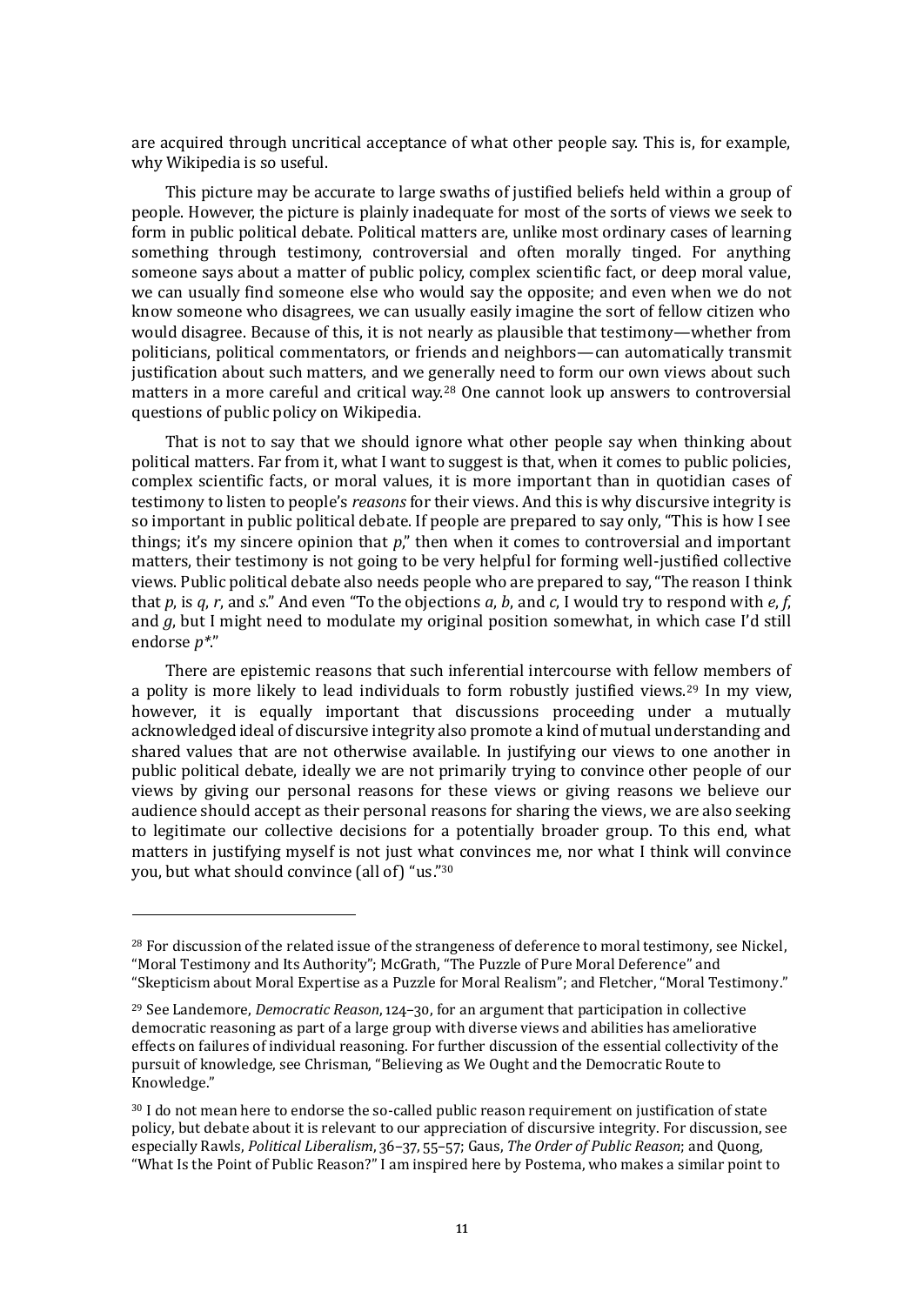Of course, in reality, nothing convinces everyone, and maybe nothing should. But if we conceive of a public justificatory standard as the regulative ideal of collective reasoning, then taking on the sort of discursive responsibility I am suggesting we expect each other to take on when making contributions to public political debate will not just move the relevant "us" toward broader common knowledge but also serve to constitute and expand the domain of our shared concerns and our mutual understanding.

In summary, then, my third argument for the importance of discursive integrity is that such debate is often about controversial, complicated, and moral issues where we should not take other people's word for things but need to investigate reasons collectively. For that, we need something other than expressive sincerity; we need discursive integrity. The complexity and controversy can extend to other domains such as scientific or philosophical debate (where I also think discursive integrity is an important ideal), but in the political realm I have suggested there is also a moral reason that this is important having to do with the way collective reasoning aims to not only explain and convince but also to constitute shared concern and mutual understanding capable of fostering cooperative collective action.

Earlier, I sought to distinguish the communicative ideals of expressive sincerity and discursive integrity. Once distinguished, I think it is fairly clear that discursive integrity is important to communication, but the relative importance of discursive integrity for good public political debate is not widely appreciated in the popular political culture of contemporary democracies. So, in this section, I have developed three independent arguments for thinking that discursive integrity deserves significantly more attention than it presently gets. Even if these arguments convince you of their conclusion, they may leave you wondering what anyone can do about failures of discursive integrity among political agents, especially in a political-media landscape where scandal sells and reasoned arguments never go viral. In the final section I venture speculation about how things might be improved.

### 4. Second-Order Debate about the Rules of Public Political Debate

Public political debate is a social practice. And social practices are partially constituted by the mutual (even if only implicit and often imperfect) acknowledgement of a set of norms by participants in the practice. This sort of mutual acknowledgement partially constitutes individual actions as part of some collective activity. For example, we queue to get into a concert, applaud when the song is finished, chant "encore" if it was good, go silent when the band returns to the stage. Or we sit down together for a meal, pass the food around, use the correct utensils, say "cheers" while clinking glasses. These are social practices that lack explicit rules, but they seem to involve mutual acknowledgment of norms, and individual actions seem to make little sense absent reference to the collective activity partly constituted by this mutual acknowledgement. In a similar fashion, we should view the diffuse activity of public political debate in liberal democracies as a social practice with implicit norms whose mutual acknowledgment is crucial for understanding individual speech acts as part of the relevant practice.

the one in the text above arguing for a robust conception of public justification, which he contrasts with two thinner conceptions having to do with articulating one's own personal reasons and having to do with articulating reasons one hopes to use to convince specific interlocutors ("Public Practical Reason"). According to him, neither of these is ideal public justification because of the way they fail to treat reasoning as a collective project.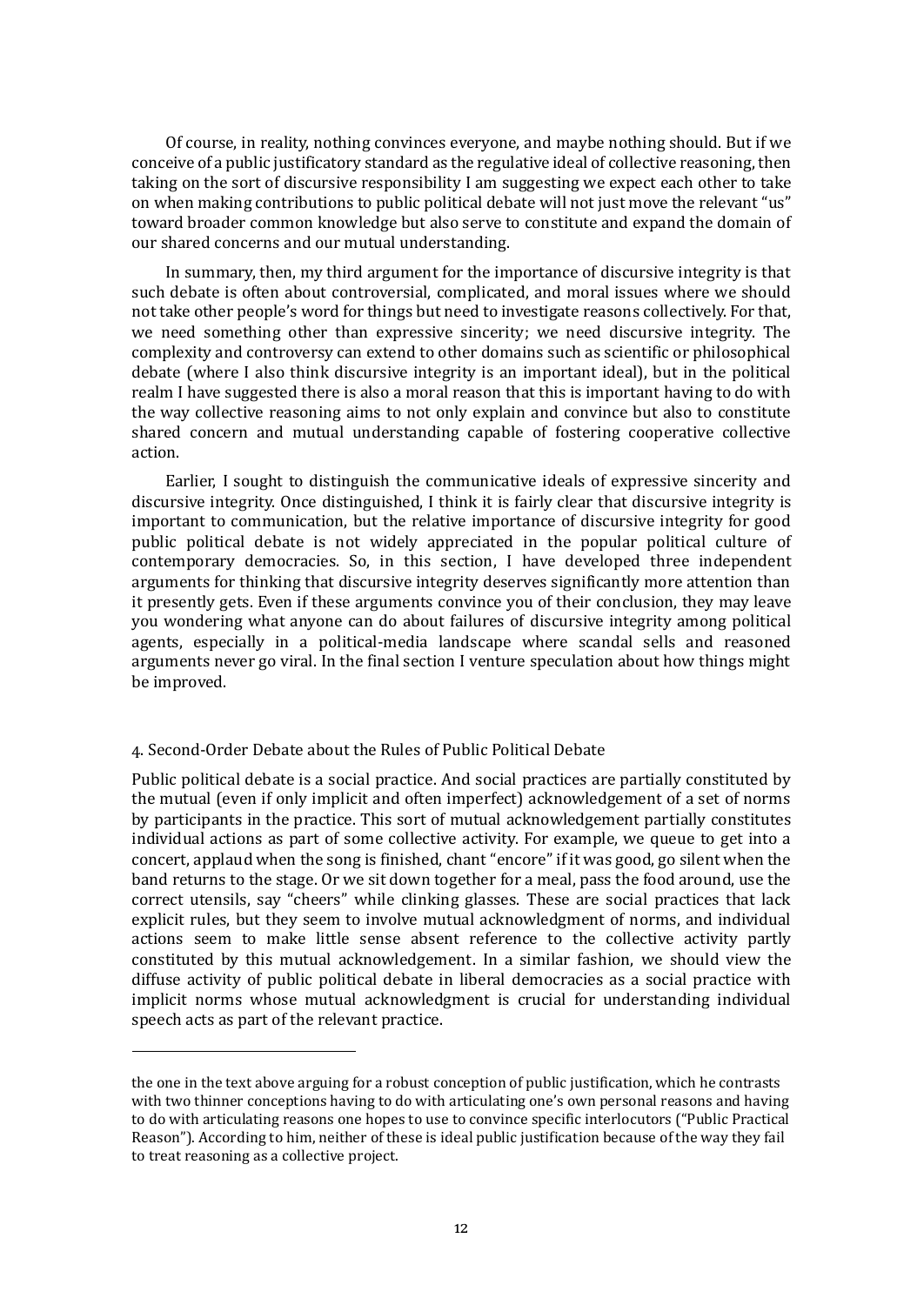With examples of "broken" political discourse in mind, however, one might worry about whether there actually are any mutually acknowledged norms of public political debate. I suspect the best way to answer this question is to ask participants to try to make more explicit their understanding of rules of the practice, and then to engage in debate about the second-order issue of how best to treat each other when discussing controversial issues of mutual concern.<sup>31</sup> My expectation is that this would foster more explicit discussions of principles for responsible political debate, both among regular citizens and among politicians and political reporters. For instance, if we can insist that political agents tell us not only what they propose regarding first-order issues but also that they suggest and seek to justify views about how public political debate should be conducted, we will be positioned to develop a more constructive mutual understanding of responsible political debate—one that will improve operationalization of the ideal of discursive integrity.

So much of public political debate is about first-order questions, such as: should there be a wealth tax, how should we reform the criminal justice system, and which energy policies are supported by the best climate science support. There is also a lot of discussion of particular politicians and their parties, for example: whether Donald Trump is hiding something in his tax returns, whether the British Labour party is protecting anti-Semites, whether the rise of the Conservatives in Canada will block increased environmental protection laws, and whether Narendra Modi implicitly supports attacks on Muslims in India. We can view this discussion of representatives as a sort of second-order debate, one level removed from the issues that matter to shared understanding and collective action in a polity. However, there is another sort of second-order discussion that we do not often have, which is more important; and when it does happen, it seems to get relegated to places such as subcommittees on party convention or conference rules, backroom dealings about the structure of TV debates, and arcane procedural debates in our legislative bodies. This is public political debate about what we might think of as the "rules of the game" in public political discourse. If we could have public debate about the principles of responsible public debate, I think first-order debate would manifest more discursive integrity.

To make this suggestion vivid, I want to close this paper by considering the example of the subreddit r/changemyview, which is an online space self-conceived as "A place to post an opinion you accept may be flawed, in an effort to understand other perspectives on the issue."<sup>32</sup> Users are encouraged to "enter with a mindset for conversation, not debate." A post on the website is titled "Religious institutions should have the right to refuse to marry LGBT+ couples if homosexuality goes against the religion's beliefs."<sup>33</sup> What follows is a sixparagraph explanation of the view and why the person posting thinks it is correct. Then there is a tree of responses and counter-responses that are rated and displayed according to an internal "delta system" whereby users can acknowledge when a response or counterresponse changed their view about something related to the original post at least to some

<sup>32</sup> [https://www.reddit.com/r/changemyview](https://www.reddit.com/r/changemyview/)

33

<sup>&</sup>lt;sup>31</sup> This is not meant to deny the political importance of expressions of emotions such as anger, selfrespect, and feelings of solidarity. For important discussion, see Boxill, "Self-Respect and Protest"; Bell, "A Woman's Scorn"; Shelby, *Dark Ghettos*, ch. 7; Delmas, *A Duty To Resist*, ch. 6; Pasternak, "Political Rioting"; and Srinivasan, "The Aptness of Anger." I see these sorts of expression as firstorder contributions to public political discussion (and sometimes debate), and think they highlight the need for more second-order reflection on when and how such expressions are legitimate.

[https://www.reddit.com/r/changemyview/comments/nwvk7g/cmv\\_religious\\_institutions\\_should\\_](https://www.reddit.com/r/changemyview/comments/nwvk7g/cmv_religious_institutions_should_have_the_right) have the right, accessed June 10, 2021.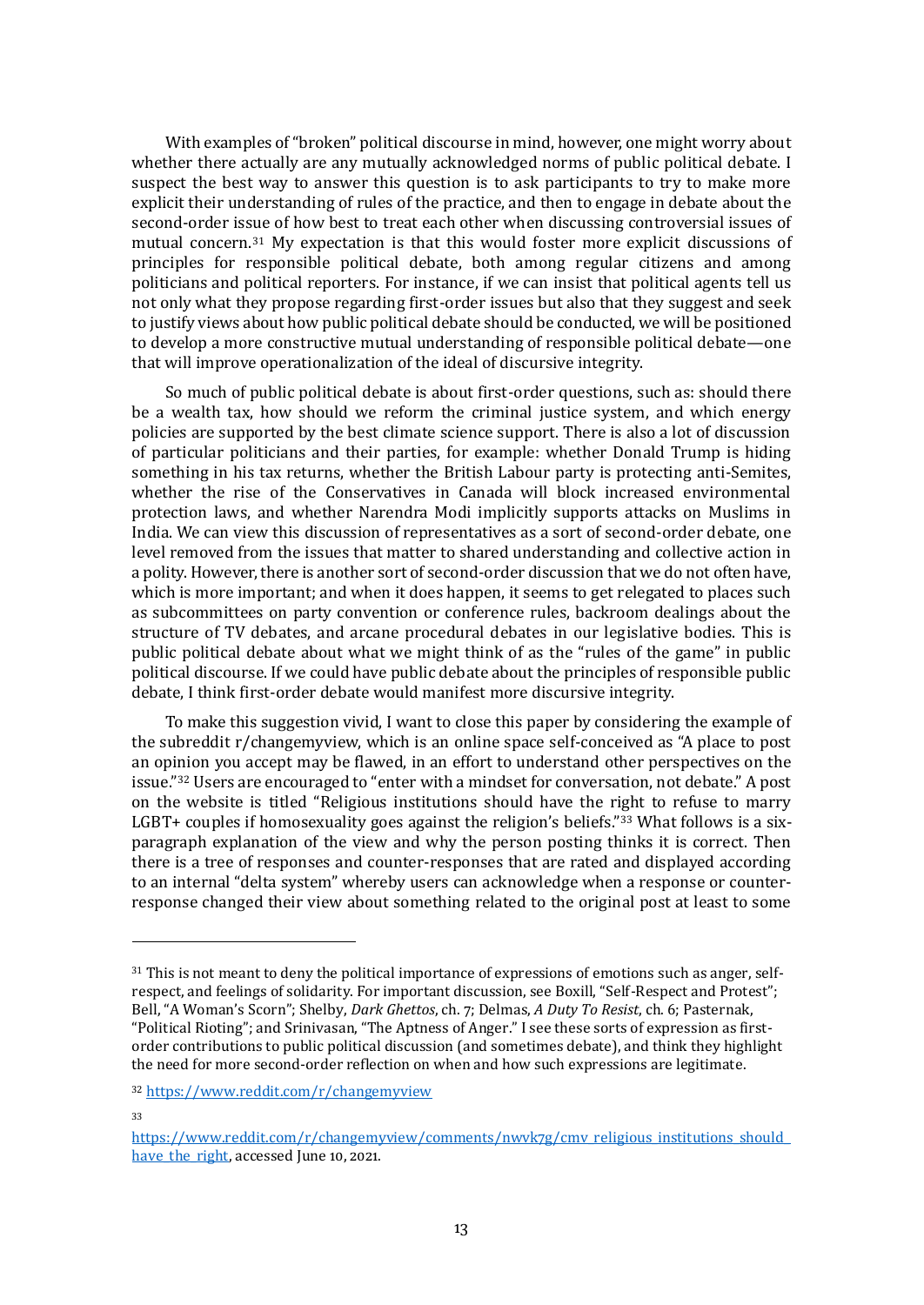degree. The sorts of free democratic debate hosted by this website are often highly informative for those without enough knowledge about an issue to have an opinion. And even when one already has a strongly held opinion about an issue, the back-and-forth discussion often helps to understand reasons for another view and to appreciate nuances of the issue and elements where one's own confidence might be modulated without fully changing one's original view.

It is fairly clear how the site manages such constructive discussions of controversial issues: It has an explicit set of rules that the designers seek to explain and justify and that are enforced through informal reputational policing and explicit moderation. Moreover, within these, it is revelatory of an implicit commitment to the ideal of discursive integrity that the site's first rule for responding to a post is that "Direct responses to a submission must challenge or question at least one aspect of the submitted view." This means the site's designers want to avoid responses that are mere "likes," restatements, and expansions of the original post—however sincere these may happen to be. Noting that they want to avoid echo chambers, they explain this as follows: "If we allowed responses that reinforced the [original poster's] view as top level, [Change My View] would quickly become an echo chamber where only popular opinions were allowed. It would also increase the likelihood that people would come here to soapbox rather than take a critical look at their own viewpoint."<sup>34</sup> So, in the designers' view, it is through respectful challenges that constructive discussion of contentious issues best starts.

Of course, it is not realistic to expect most public political discussion to be designed from the outset with a hyperlink to the rules for engagement or for there to be formal moderators to enforce those rules. And, to be clear, I do not think such explicit reflection on the "rules of the game" will overcome problems with lying and dishonesty. Nevertheless, as long as we understand public political debate as a shared practice with implicitly acknowledged norms, we might begin to improve it by getting participants to reflect more on what they think the norms are and should be and to discuss this second-order issue more explicitly.<sup>35</sup> On the backdrop of the assumption that public political debate in liberal democracies should increase shared understanding of complex and controversial issues and use this to pursue widely acceptable collective decisions about how to live together, we ordinary citizens, political commentators, and politicians—might all usefully try to develop and agree to a charter for responsible debate, i.e. a set of rules, which we seek to explain and justify on the model of r/changemyview, for norm-governed contributions to that social practice. For the reasons explained in the previous section, although norms concerning expressive sincerity are going to prove important, norms concerning discursive integrity are going to be even more important to promoting the purpose of this activity.<sup>36</sup>

<sup>36</sup> For helpful feedback on previous versions of this material, I would like to thank James Brown, Michael Cholbi, Rowan Cruft, Guy Fletcher, Peter Graham, Graham Hubbs, Alice König, Peter McColl,

<sup>34</sup> [https://www.reddit.com/r/changemyview/wiki/rules#wiki\\_rule\\_1,](https://www.reddit.com/r/changemyview/wiki/rules#wiki_rule_1) accessed June 10, 2021.

<sup>35</sup> Peter defends a congenial interpretation of Rawls's idea of public reason in *Democratic Legitimacy*, ch. 6. According to her preferred "pure proceduralist" version of a public reason requirement on democratic legitimacy, it is not substantive governmental policy that must be justified by public reasons (i.e., reasons not dependent on substantive and disputed conceptions of what is good) but rather the rules or principles that frame the decision-making process by which political equals who potentially disagree about substantive goods engage in debate about public policy. Although not focused here on the idea of public reason, Peter's kind of pure proceduralism encourages just this sort of second-order public debate about the principles of responsible debate.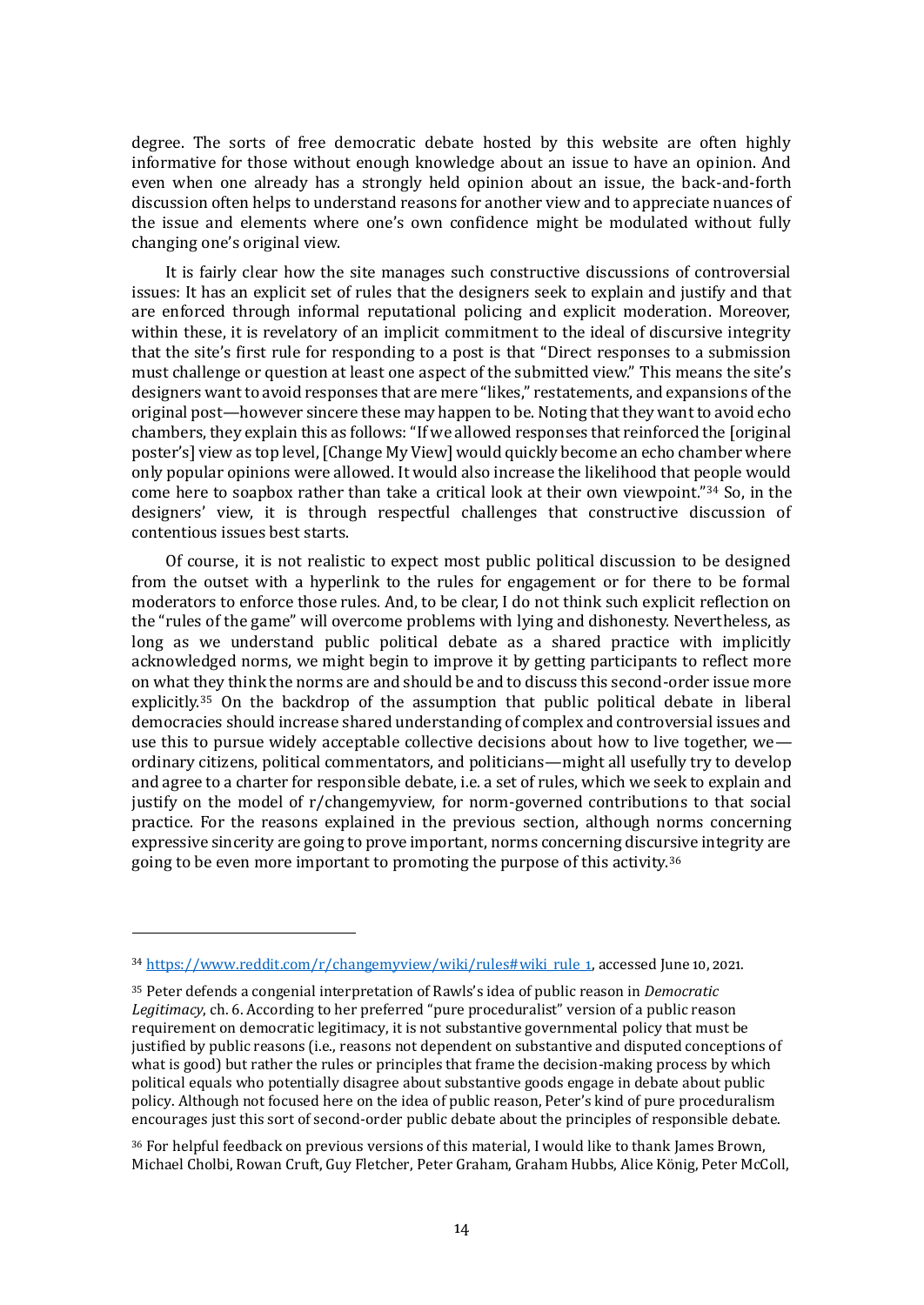University of Edinburgh

[matthew.chrisman@ed.ac.uk](mailto:matthew.chrisman@ed.ac.uk)

#### References

- Adler, Jonathan. "Epistemological Problems of Testimony." *Stanford Encyclopedia of Philosophy* (Winter 2017).
- Alston, William. *Illocutionary Acts and Sentence Meaning*. Ithaca, NY: Cornell University Press, 1999.
- Audi, Robert. "Dispositional Beliefs and Dispositions to Believe." *Noûs* 28, no. 4 (1994): 419– 34.
- Bar-On, Dorit. *Speaking My Mind: Expression and Self-Knowledge*. Oxford: Oxford University Press, 2004.
- Bell, Macalester. "A Woman's Scorn: Toward a Feminist Defense of Contempt as a Moral Emotion." *Hypatia* 20, no. 4 (2005): 80–93.
- Bem, Daryl. *Beliefs, Attitudes, and Human Affairs*. Belmont, CA: Brooks/Cole, 1970

Bennett, Jonathan. *Linguistic Behaviour*. Cambridge: Cambridge University Press, 1976.

- Boxill, Bernard. "Self-Respect and Protest." *Philosophy & Public Affairs* 6, no. 1(Autumn 1976): 58–69.
- Brandom, Robert. "Asserting." *Noûs* 17, no. 4 (1983): 637–50.

———. *Making It Explicit*. Cambridge, MA: Harvard University Press, 1993.

- Burge, Tyler. "Our Entitlement to Self-Knowledge." *Proceedings of the Aristotelian Society* 96, no. 1 (1996): 91–116.
- Carey, Brian. "Public Reason—Honesty, Not Sincerity." *Journal of Political Philosophy* 26, no. 1 (2018): 47–64.
- Carruthers, Peter. "How We Know Our Own Minds: The Relationship between Mindreading and Metacognition." *Behavioral and Brain Sciences* 32, no. 2 (April 2009): 121–82.
- Chrisman, Matthew. "Believing as We Ought and the Democratic Route to Knowledge." In *The Ethics of Belief and Beyond: Understanding Mental Normativity*, edited by Sebastian Schmidt and Gerhard Ernst, 47–70. Abingdon, UK: Routledge, 2020.
- ———. *The Meaning of "Ought": Beyond Descriptivism and Expressivism in Metaethics*. Oxford: Oxford University Press, 2016.
- ———. "Two Nondescriptivist Views of Normative and Evaluative Statements." *Canadian Journal of Philosophy* 48, nos. 3–4 (2018): 405–24.
- Cohen, Joshua. "Deliberation and Democratic Legitimacy." In *The Good Polity: Normative Analysis of the State*, edited by Alan Hamlin and Philip Pettit, 17–34. Oxford: Blackwell, 1989.

Filipa Melo Lopes, John O'Connor, Michael Ridge, Piers Turner, anonymous reviewers for this journal, and participants in the Ethics Work in Progress series at the University of Edinburgh.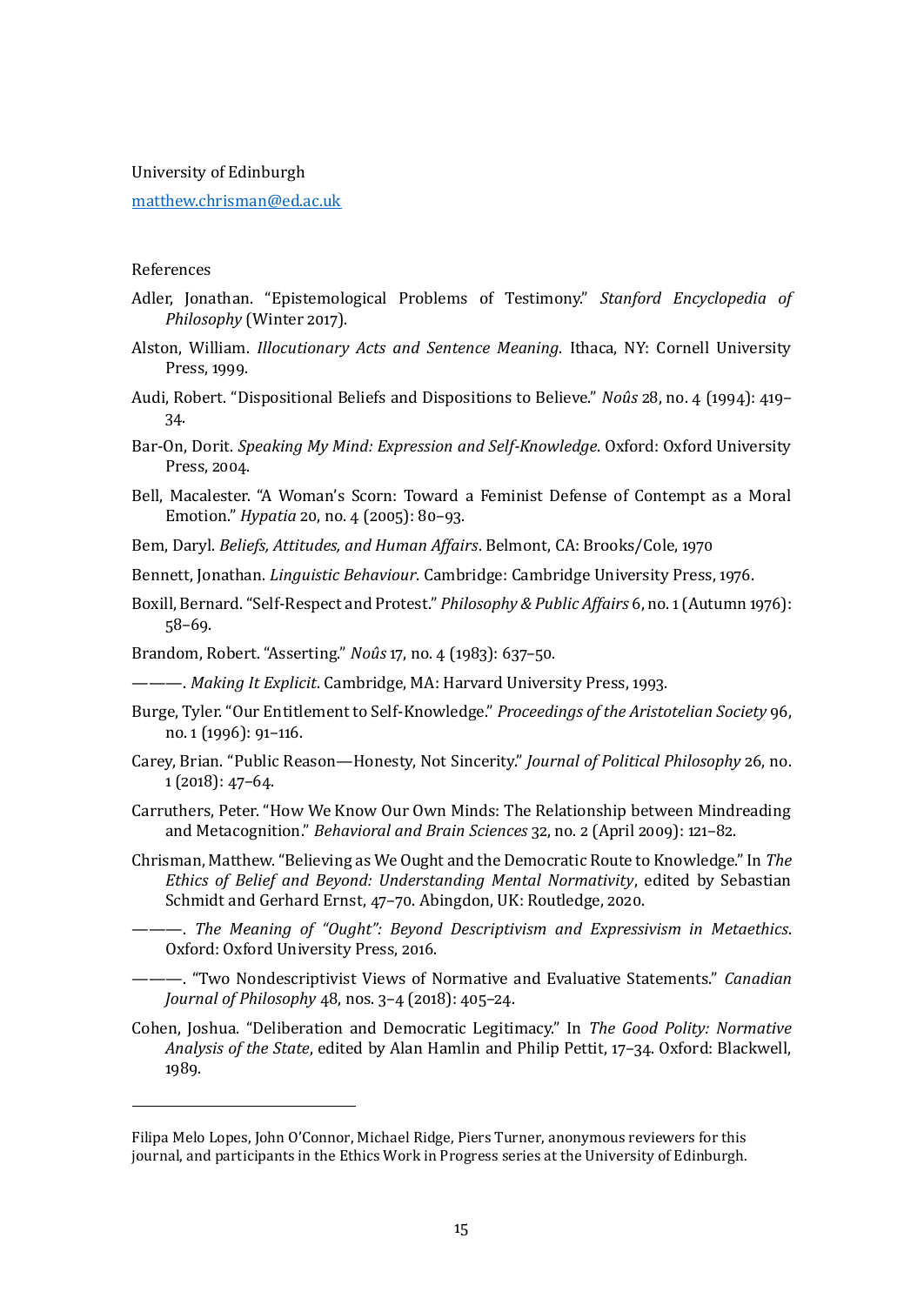Davidson, Donald. "Rational Animals." *Dialectica* 36, no. 4 (1982): 317–27.

- Davis, Wayne. *Meaning, Expression and Thought*. Cambridge: Cambridge University Press, 2003.
- Delmas, Candice. *A Duty To Resist: When Disobedience Should Be Uncivil*. New York: Oxford University Press, 2018.

Dennett, Daniel. *The Intentional Stance*. Cambridge, MA: MIT Press, 1987.

———. "Real Patterns." *Journal of Philosophy* 88, no. 1 (1991): 27–51.

- Dover, Daniela. "The Walk and the Talk." *Philosophical Review* 128, no. 4 (2019): 387–422.
- Dryzek, John. *Deliberative Democracy and Beyond: Liberals, Critics, Contestations*. Oxford: Oxford University Press, 2002.
- Eriksson, John. "Straight Talk: Conceptions of Sincerity in Speech." *Philosophical Studies* 153, no. 2 (2011): 213–34.
- Fishkin, James. *When the People Speak: Deliberative Democracy and Public Consultation*. Oxford: Oxford University Press, 2009.
- Fletcher, Guy. "Moral Testimony: Once More with Feeling." In *Oxford Studies in Metaethics*, vol. 11, edited by Russ Shafer-Landau, 45–74. Oxford: Oxford University Press, 2016.
- Garsten, Bryan. *Saving Persuasion: A Defense of Rhetoric and Judgment*. Cambridge, MA: Harvard University Press, 2009.
- Gaus, Gerald. *The Order of Public Reason: A Theory of Freedom and Morality in a Diverse and Bounded World*. Cambridge: Cambridge University Press, 2011.
- Gopnik, Alison, and Andrew N. Meltzoff. "Minds, Bodies and Persons: Young Children's Understanding of the Self and Others as Reflected in Imitation and 'Theory of Mind' Research." In *Self-Awareness in Animals and Humans*, edited by Sue Taylor Parker, Robert W. Mitchell, and Maria L. Boccia, 166–86. New York: Cambridge University Press, 1994.
- Grice, Paul. "Logic and Conversation." In *Syntax and Semantics, Vol. 3: Speech Acts*, edited by Peter Cole and Jerry L. Morgan, 41–58. New York: Academic Press, 1975.
- ———. *Studies in the Way of Words*. Cambridge, MA: Harvard University Press, 1989.
- Gutmann, Amy, and Dennis Thompson. *Why Deliberative Democracy?* Princeton: Princeton University Press, 2004.
- Habermas, Jürgen. *Between Facts and Norms: Contributions to a Discourse Theory of Law and Democracy*. Translated by William Rehg. Cambridge: Polity, 1996.
- ———. *Moral Consciousness and Communicative Action*. Cambridge, MA: MIT Press, 1990.
- Hartshorne, Charles, Paul Weiss, and Arthur W. Burks, eds. *Collected Papers of Charles Sanders Peirce*. Cambridge, MA: Harvard University Press, 1931–1958.
- Hawley, Katherine. *How to Be Trustworthy*, Oxford: Oxford University Press, 2019.
- Keeling, Sophie. "Knowing Our Reasons: Distinctive Self‐Knowledge of Why We Hold Our Attitudes and Perform Actions." *Philosophy and Phenomenological Research* 102, no. 2 (March 2021): 318-41.
- Kukla, Rebecca, and Mark Lance.*"Yo!" and "Lo!": The Pragmatic Topography of the Space of Reasons*. Cambridge, MA: Harvard University Press, 2009.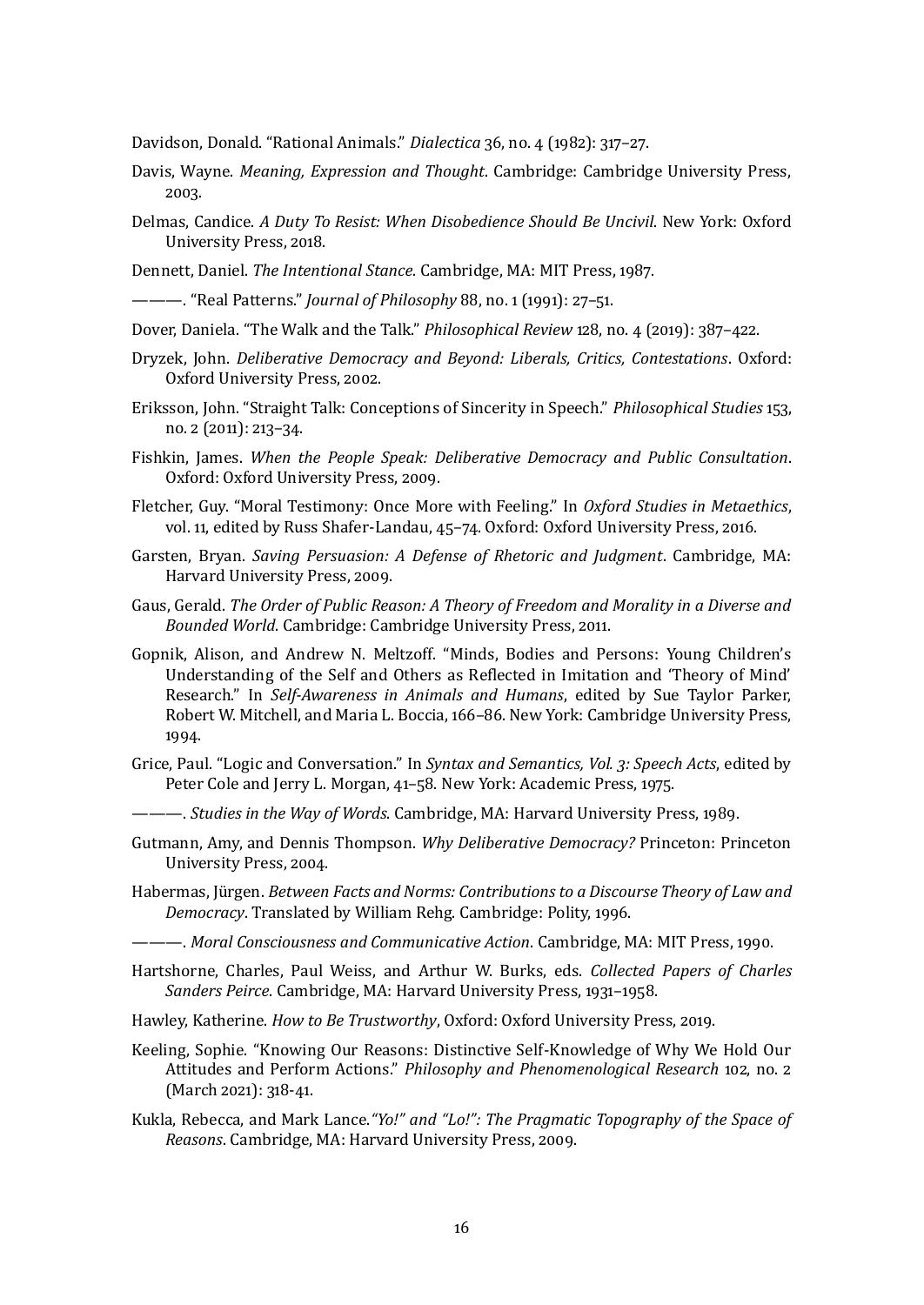- Lance, Mark. "Some Reflections on the Sport of Language." *Philosophical Perspectives* 12 (1998): 219–40.
- Landemore, Hélène. *Democratic Reason: Politics, Collective Intelligence, and the Rule of the Many*. Princeton: Princeton University Press, 2013.
- Leitgeb, Hannes. *The Stability of Belief*. Oxford: Oxford University Press, 2017.
- Loar, Brian. *Mind and Meaning*. Cambridge: Cambridge University Press, 1981.
- Locke, John. *An Essay Concerning Human Understanding*. 1690. Edited by Peter Nidditch. Oxford: Clarendon, 1979.
- Lycan, William. "Tacit Beliefs." In *Belief: Form, Content, and Function*, edited by Radu Bogdan, 61–82. Oxford: Oxford University Press, 1986.
- MacFarlane, John. "What Is Assertion?" In *Assertion: New Philosophical Essays*, edited by Jessica Brown and Herman Cappelen, 79–96. Oxford: Oxford University Press, 2011.
- Mandelbaum, Eric. "Thinking Is Believing." *Inquiry* 57, no. 1 (2014): 55–96.
- Markovits, Elizabeth. *The Politics of Sincerity: Plato, Frank Speech, and Democratic Judgment*. University Park, PA: Pennsylvania State University Press, 2008.
- ———. "The Trouble with Being Earnest: Deliberative Democracy and the Sincerity Norm." *Journal of Political Philosophy* 14, no. 3 (2006): 249–69.
- McGrath, Sarah. "The Puzzle of Pure Moral Deference." *Philosophical Perspectives* 23, no. 1 (2009): 321–44.
- ———. "Skepticism about Moral Expertise as a Puzzle for Moral Realism." *Journal of Philosophy* 108, no. 3 (2011): 11–137.
- Mercier, Hugo, and Hélène Landemore. "Reasoning Is for Arguing: Understanding the Successes and Failures of Deliberation." *Political Psychology* 33, no. 2 (2012): 243–58.
- Miller, Christian. "Honesty." In *Moral Psychology, Volume V: Virtue and Character*, edited by Walter Sinnott-Armstrong and Christian Miller, 237–74. Cambridge, MA: MIT Press, 2017.
- Moran, Richard. *Authority and Estrangement: An Essay on Self-Knowledge*. Princeton: Princeton University Press, 2001.
- Nickel, Philip. "Moral Testimony and Its Authority." *Ethical Theory and Moral Practice* 4, no. 3 (2001): 253–66.
- O'Brien, Maggie, and Alexandra Whelan. "You're Such a Hypocrite." Unpublished manuscript.
- Ozar, Anne. "Sincerity, Honesty, and Communicative Truthfulness." *Philosophy Today* 57, no. 4 (Winter 2013): 343–57.
- Pasternak, Avia. "Political Rioting: A Moral Assessment." *Philosophy & Public Affairs* 46, no. 4 (Fall 2018): 384–418.
- Peter, Fabienne. *Democratic Legitimacy*. New York: Routledge, 2008.
- Postema, Gerald. "Public Practical Reason: An Archeology." *Social Philosophy and Policy* 12, no. 1 (1995): 70–74.
- Quong, Jonathan "What Is the Point of Public Reason?" *Philosophical Studies* 170, no. 3 (2014): 545–53.
- Rawls, John. *Political Liberalism*. New York: Columbia University Press, 1996.